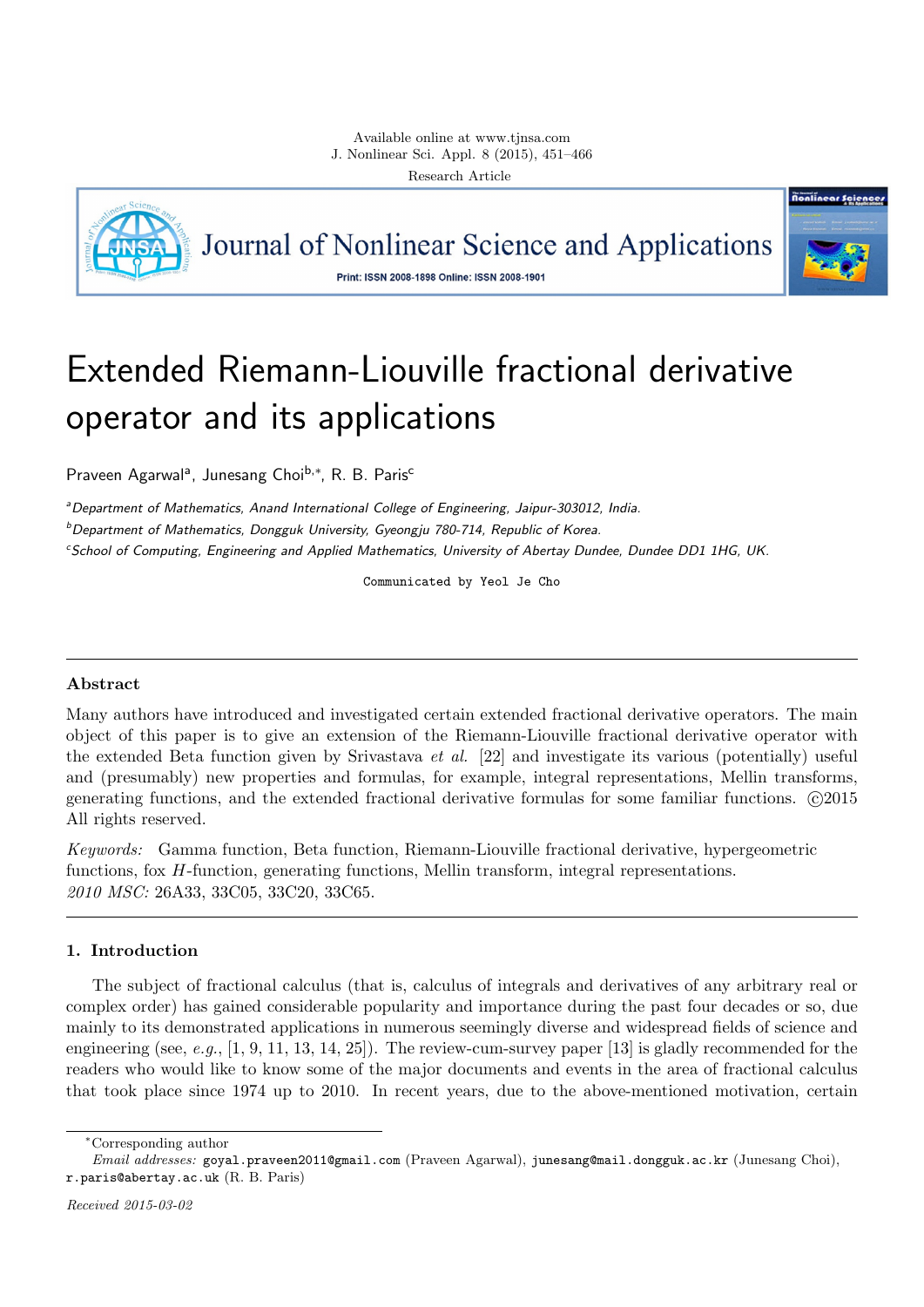extended fractional derivative operators associated with special functions have been actively investigated. Many authors have introduced certain extended fractional derivative operators (see, *e.g.*, [12, 20]). Recently, Srivastava *et al.* [22] introduced the following extended Beta function:

**Definition 1.1.** The extended beta function  $\mathcal{B}_{p}^{(\alpha,\beta;\kappa,\mu)}(x,y)$  with  $\Re(p) > 0$  is defined by

$$
\mathcal{B}_{p}^{(\alpha,\beta;\kappa,\mu)}(x,y) = \int_{0}^{1} t^{x-1} (1-t)^{y-1} {}_{1}F_{1}\left(\alpha;\beta; -\frac{p}{t^{\kappa}(1-t)^{\mu}}\right) dt, \tag{1.1}
$$

where

$$
\kappa \geq 0, \ \mu \geq 0, \ \min \left\{ \Re\left(\alpha\right), \Re\left(\beta\right) \right\} > 0, \ \Re\left(x\right) > -\Re\left(\kappa \alpha\right), \ \Re\left(y\right) > -\Re\left(\mu \alpha\right).
$$

*Remark* 1.2*.* Various properties of the function (1.1) have been studied by Luo *et al.* [12]. The special case of (1.1) when  $p = 0$  is seen to immediately reduce to the familiar beta function  $B(x, y)$  (min $\{\Re(x), \Re(y)\} > 0$ ) (see, e.g., [23, Section 1.1]). Other various special cases of (1.1) obtained by specializing the parameters have been studied by many authors (see [5, 6, 7, 16, 21]).

Throughout this paper, let  $\mathbb{C}, \mathbb{R}^+, \mathbb{Z}^-,$  and  $\mathbb N$  be sets of complex numbers, positive real numbers, negative integers, and positive integers, respectively, and  $\mathbb{N}_0 := \mathbb{N} \cup \{0\}$  and  $\mathbb{Z}_0^- := \mathbb{Z}^- \cup \{0\}$ . We also recall to use the following definition [22].

**Definition 1.3.** The extended Gauss hypergeometric function is defined by

$$
F_p^{(\alpha,\beta;\kappa,\mu)}(a,b;c;z) := \sum_{n=0}^{\infty} (a)_n \frac{B_p^{(\alpha,\beta;\kappa,\mu)}(b+n,c-b)}{B(b,c-b)} \frac{z^n}{n!}
$$
  
(|z| < 1; min{ $\Re(\alpha), \Re(\beta), \Re(\kappa), \Re(\mu)$ } > 0;  $\Re(c) > \Re(b) > 0$ ;  $\Re(p) \ge 0$ ), (1.2)

where  $B(u, v)$  is the familiar Beta function defined by (see, e.g., [23, p. 8])

$$
B(u, v) = \begin{cases} \int_0^1 t^{u-1} (1-t)^{v-1} dt & (\Re(u) > 0; \ \Re(v) > 0) \\ \frac{\Gamma(u) \Gamma(v)}{\Gamma(u+v)} & (u, v \in \mathbb{C} \setminus \mathbb{Z}_0^-). \end{cases}
$$
(1.3)

Here Γ denotes the Euler's Gamma function (see, e.g., [23, Section 1.1]).

The special case of  $(1.2)$  when  $p = 0$  is noted to reduce to the ordinary Gauss hypergeometric function  ${}_2F_1(a, b; c; z)$  (see, *e.g.*, [23, Section 1.5]).

Motivated by the various extensions of the fractional derivative operators which have recently been considered by many authors, here, we aim to introduce an extended Riemann-Liouville fractional derivative operator involving the generalized hypergeometric-type function  $F_p^{(\alpha,\beta;\kappa,\mu)}(a,b;c;z)$  (1.2) and investigate some of its properties. Next, extensions of some extended hypergeometric functions and their integral representations are presented by using the extended Riemann-Liouville fractional derivative operator. The linear and bilinear generating relations for the extended hypergeometric functions, their representations in terms of the Fox *H*-function and Mellin transforms of the extended fractional derivatives are also determined. Finally, we define the extended fractional derivative operator in a different form with respect to an arbitrary, regular and univalent function based on the Cauchy integral formula.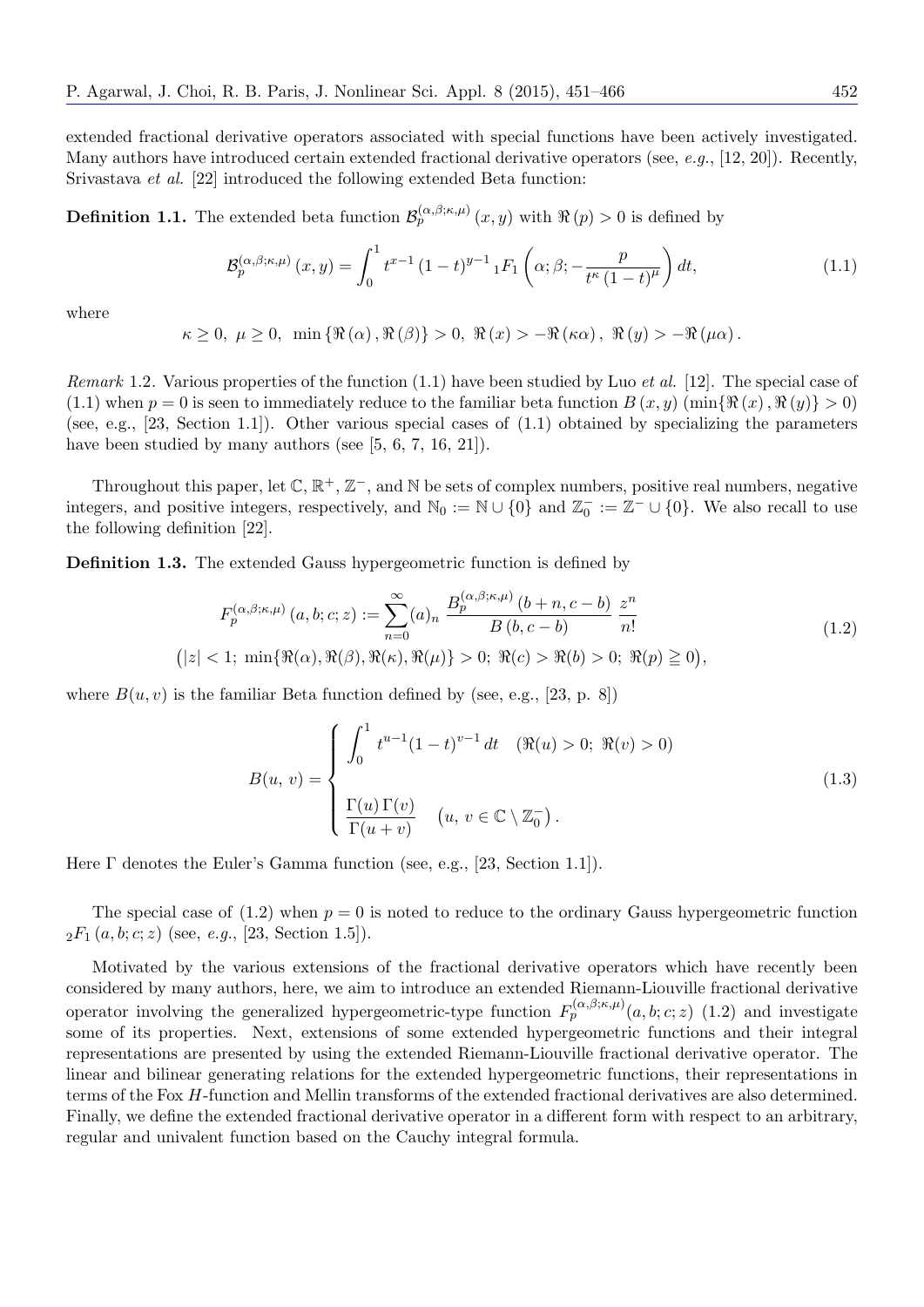## **2. Extended Hypergeometric Functions**

In this section we define the extended Gauss hypergeometric function  $F_{p;\kappa,\mu}$ , the Appell hypergeometric functions  $F_{1,p;\kappa,\mu}$ ,  $F_{2,p;\kappa,\mu}$  and the Lauricella hypergeometric function  $F_{3,p;\kappa,\mu}^D$  and then obtain their integral representations involving the extended Gauss hypergeometric function (1.2). Throughout this section we assume  $m \in \mathbb{N}_0$ .

**Definition 2.1.** A further extension of the extended Gauss hypergeometric function  $F_p^{(\alpha,\beta;\kappa,\mu)}$  is defined by

$$
F_{p;\kappa,\mu}(a,b;c;z;m) := \sum_{n=0}^{\infty} \frac{(a)_n (b)_n}{(c)_n} \frac{B_p^{\alpha,\beta;\kappa,\mu}(b+n,c-b+m)}{B(b+n,c-b+m)} \frac{z^n}{n!}
$$
  
(2.1)  
 $(p \ge 0; \ \Re(\kappa) > 0; \ \Re(\mu) > 0; \ m < \Re(b) < \Re(c); \ |z| < 1).$ 

**Definition 2.2.** A further extension of the extended Appell hypergeometric function  $F_1$  is defined by

$$
F_{1,p;\kappa,\mu}(a,b,c;d;x,y;m)
$$
  
\n
$$
:= \sum_{n,k=0}^{\infty} \frac{(a)_{n+k}(b)_n(c)_k}{(d)_{n+k}} \frac{B_p^{\alpha,\beta;\kappa,\mu}(a+n+k,d-a+m)}{B(a+n+k,d-a+m)} \frac{x^n}{n!} \frac{y^k}{k!}
$$
  
\n
$$
(p \ge 0; \ \Re(\kappa) > 0; \ \Re(\mu) > 0; \ m < \Re(a) < \Re(d); \ |x| < 1; \ |y| < 1).
$$
 (2.2)

**Definition 2.3.** A further extension of the Appell hypergeometric function  $F_2$  is defined by

$$
F_{2,p;\kappa,\mu}(a,b,c;d,e;x,y;m) := \sum_{n,k=0}^{\infty} \left[ \frac{(a)_{n+k}(b)_n(c)_k}{(d)_n(e)_k} \times \frac{B_p^{\alpha,\beta;\kappa,\mu}(b+n,d-b+m)}{B(b+n,d-b+m)} \frac{B_p^{\alpha,\beta;\kappa,\mu}(c+k,e-c+m)}{B(c+k,e-c+m)} \frac{x^n z^k}{n!k!} \right]
$$
\n
$$
(p \ge 0; \ \Re(\kappa) > 0; \ \Re(\mu) > 0; \ m < \Re(b) < \Re(d); \ m < \Re(c) < \Re(e); \ |x| + |y| < 1).
$$
\n
$$
(2.3)
$$

**Definition 2.4.** A further extension of the Lauricella hypergeometric function  $F_D^3$  is defined by

$$
F_{D,p;\kappa,\mu}^{3}(a,b,c,d;e;x,y,z;m)
$$
  
\n
$$
:= \sum_{n,k,r=0}^{\infty} \frac{(a)_{n+k+r}(b)_n(c)_k(d)_r}{(e)_{n+k+r}} \frac{B_p^{\alpha,\beta;\kappa,\mu}(a+n+k+r,e-a+m)}{B(a+n+k+r,e-a+m)} \frac{x^n}{n!} \frac{y^k}{k!} \frac{z^r}{r!}
$$
  
\n
$$
(p \ge 0; \ \Re(\kappa) > 0; \ \Re(\mu) > 0; \ m < \Re(a) < \Re(e); \ |x| < 1; \ |y| < 1; \ |z| < 1).
$$
 (2.4)

It is noted that the special cases of  $(2.1)$ ,  $(2.2)$ ,  $(2.3)$ , and  $(2.4)$  when  $p = 0$  and  $m = 0$  reduce to the well-known Gauss hypergeometric function  ${}_2F_1$ , the Appell functions  $F_1$ ,  $F_2$ , and the Lauricella function  $F_D^3$ , respectively (see, *e.g.*, [24, p. 53 and p. 61]).

We present certain integral representations of the extended hypergeometric functions  $(2.1)$ ,  $(2.2)$ ,  $(2.3)$ and (2.4) by the following theorem.

**Theorem 2.5.** *The following integral representations for the extended hypergeometric functions*  $F_{p;\kappa,\mu}$ ,  $F_{1,p;\kappa,\mu}$ *,*  $F_{2,p;\kappa,\mu}$  and  $F_{D,p;\kappa,\mu}$  hold true:

$$
F_{p;\kappa,\mu}(a,b;c;z;m) = \frac{1}{B(b,c-b+m)}
$$
  
\$\times \int\_0^1 \left\{ t^{b-1} (1-t)^{c-b+m-1} {}\_1F\_1\left(\alpha;\beta; -\frac{p}{t^{\kappa} (1-t)^{\mu}}\right) {}\_2F\_1(a,c+n;c;zt) \right\} dt\$; \n
$$
(2.5)
$$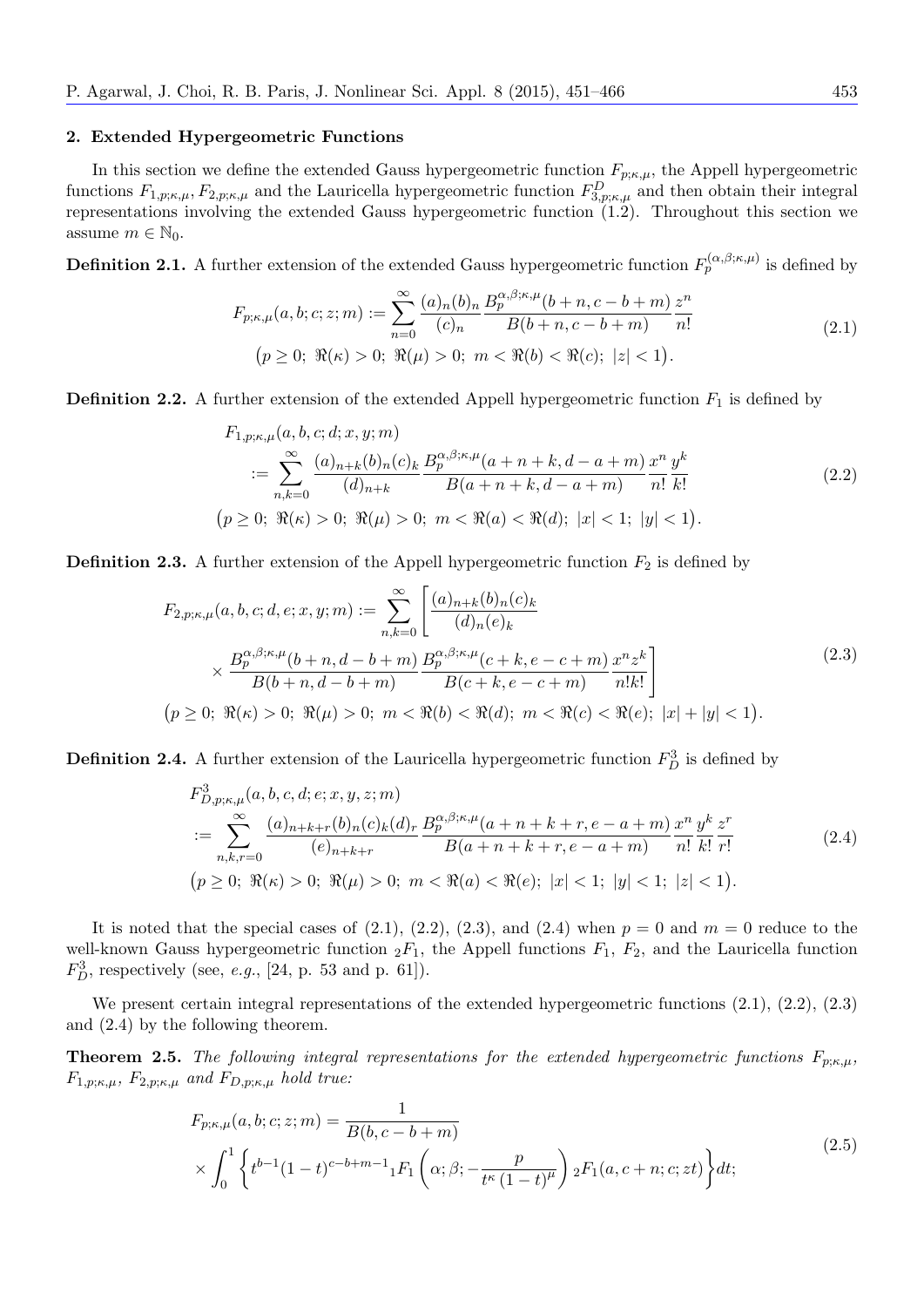$$
F_{1,p;\kappa,\mu}(a,b,c;d;x,y;m) = \frac{1}{B(a,d-a+m)} \int_0^1 \left\{ t^{a-1} (1-t)^{d-a+m-1} \times {}_{1}F_{1}\left(\alpha;\beta;-\frac{p}{t^{\kappa}(1-t)^{\mu}}\right) F_{1}(d+m,b,c;d;xt,yt) \right\} dt; \tag{2.6}
$$

*F*2*,p*;*κ,µ*(*a, b, c*; *d, e*; *x, y*; *m*)

$$
= \frac{1}{B(b,d-b+m)B(c,e-c+m)} \int_0^1 \int_0^1 \left\{ t^{b-1} (1-t)^{d-b+m-1} \times u^{c-1} (1-u)^{e-c+m-1} {}_1F_1 \left( \alpha; \beta; -\frac{p}{t^{\kappa} (1-t)^{\mu}} \right) \right\}
$$
  
\n
$$
\times {}_1F_1 \left( \alpha; \beta; -\frac{p}{u^{\kappa} (1-u)^{\mu}} \right) F_2(a,d+m,e+m;d,e;xt,yu) \right\} dt du;
$$
  
\n
$$
F_{D,p;\kappa,\mu}^3(a,b,c,d;e;x,y,z;m)
$$
  
\n
$$
= \frac{1}{B(a,e-a+m)} \int_0^1 \left\{ t^{a-1} (1-t)^{e-a+m-1} \right\} (2.8)
$$

$$
B(a, e - a + m) \int_0^{\infty} \binom{1}{t} e^{i\theta} \left( 2 \right)
$$
  
 
$$
\times {}_1F_1\left(\alpha; \beta; -\frac{p}{t^{\kappa}(1-t)^{\mu}}\right) F_D^3(e + m, b, c, d; e; xt, yt, zt) \Big\} dt.
$$
 (2.3)

*Proof.* The integral representations (2.5)–(2.8) can be obtained directly by replacing the function  $B_p^{(\alpha,\beta;\kappa,\mu)}$ with its integral representation in  $(2.1)$ – $(2.4)$ , respectively.  $\Box$ 

## **3. Extended Riemann-Liouville Fractional Derivative Operator**

In this section, we consider the extended Riemann-Liouville type fractional derivative operator and then determine the extended fractional derivatives of some elementary functions. For this purpose, we begin by recalling the classical Riemann-Liouville fractional derivative of  $f(z)$  of order  $\nu$  defined by

$$
D_z^{\nu} f(z) := \frac{1}{\Gamma(-\nu)} \int_0^z (z - t)^{-\nu - 1} f(t) dt \quad (\Re(\nu) < 0),
$$

where the integration path is a line from 0 to *z* in the complex *t*-plane. When  $\Re(\nu) \geq 0$ , let  $m \in \mathbb{N}$  be the smallest integer greater than  $\Re(\nu)$  and so  $m-1 \leq \Re(\nu) \leq m$ . Then the Riemann-Liouville fractional derivative of  $f(z)$  of order  $\nu$  is defined by

$$
\begin{split} D_z^\nu f(z) &:= \frac{d^m}{dz^m} D_z^{\nu-m} f(z), \\ & = \frac{d^m}{dz^m} \left\{ \frac{1}{\Gamma(m-\nu)} \int_0^z (z-t)^{m-\nu-1} f(t) \, dt \right\}. \end{split}
$$

The fractional integral and derivative operators involving various special functions have found significant importance and applications in various areas, for example, mathematical physics as well as mathematical analysis. In recent years, many authors have developed various extended fractional derivative formulas of Riemann-Liouville type. Here, we present some new extended Riemann-Liouville type fractional derivative formulas.

**Definition 3.1.** The extended Riemann-Liouville fractional derivative of  $f(z)$  of order  $\nu$  is defined by

$$
D_z^{\nu, p; \kappa, \mu} f(z) := \frac{1}{\Gamma(-\nu)} \int_0^z (z - t)^{-\nu - 1} f(t) \, dF_1\left(\alpha; \beta; -\frac{pz^{\kappa + \mu}}{t^{\kappa}(z - t)^{\mu}}\right) dt
$$
  

$$
(\Re(\nu) < 0; \ \Re(p) > 0; \ \Re(\kappa) > 0; \ \Re(\mu) > 0).
$$
\n
$$
(3.1)
$$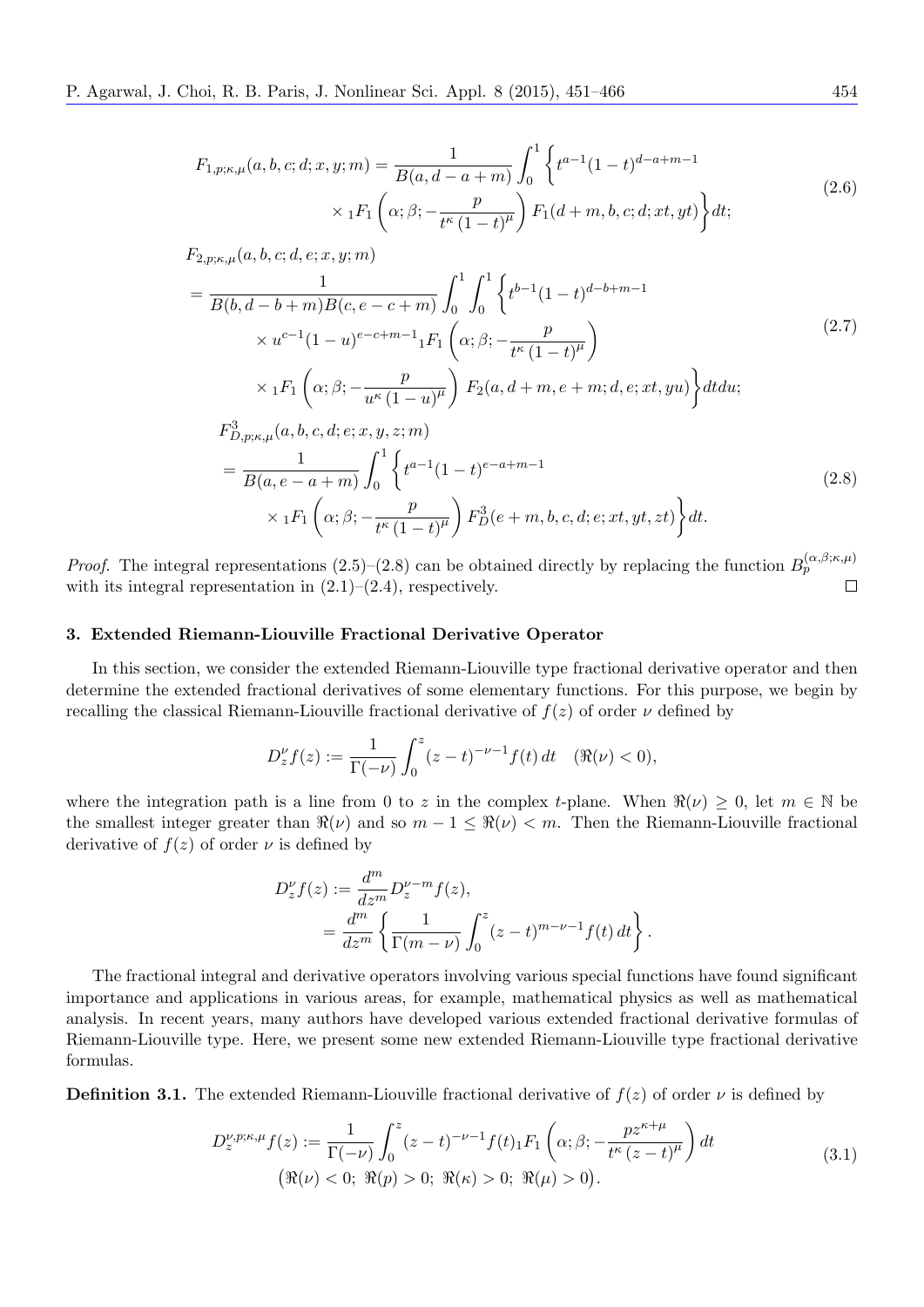When  $\Re(\nu) \geq 0$ , let  $m \in \mathbb{N}$  be the smallest integer greater than  $\Re(\nu)$  and so  $m-1 \leq \Re(\nu) < m$ . Then the extended Riemann-Liouville fractional derivative of  $f(z)$  of order  $\nu$  is defined by

$$
D_{z}^{\nu,p;\kappa,\mu}f(z) := \frac{d^{m}}{dz^{m}} D_{z}^{\nu-m,p;\kappa,\mu}f(z)
$$
  
= 
$$
\frac{d^{m}}{dz^{m}} \left\{ \frac{1}{\Gamma(m-\nu)} \int_{0}^{z} (z-t)^{m-\nu-1} f(t) \, d\mu \right\}
$$
  

$$
(\Re(p) > 0; \ \Re(\kappa) > 0; \ \Re(\mu) > 0).
$$
 (3.2)

*Remark* 3.2. The special case of (3.1) and (3.2) when  $p = 0$  becomes the classical Riemann-Liouville fractional derivative. The special case of (3.1) and (3.2) when  $\alpha = \beta$  and  $\kappa = \mu = 1$  is seen to reduce to the known one [20].

We consider the extended fractional derivative of the function  $z^{\lambda}$ .

**Theorem 3.3.** *Let*  $m-1 \leq \Re(\nu) < m$  *for some*  $m \in \mathbb{N}$  *and*  $\Re(\nu) < \Re(\lambda)$ *. Then we have* 

$$
D_z^{\nu,p;\kappa,\mu} \left\{ z^{\lambda} \right\} = \frac{\Gamma(\lambda+1) B_p^{\alpha,\beta;\kappa,\mu}(\lambda+1, m-\nu)}{\Gamma(\lambda-\nu+1)B(\lambda+1, m-\nu)} z^{\lambda-\nu}.
$$
 (3.3)

*Proof.* Applying (3.2) in Definition 3.1 to the function  $z^{\lambda}$ , we have

$$
D_z^{\nu,p;\kappa,\mu}\left\{z^{\lambda}\right\} = \frac{d^m}{dz^m}\left\{\frac{1}{\Gamma(m-\nu)}\int_0^z (z-t)^{m-\nu-1} t^{\lambda}{}_1F_1\left(\alpha;\beta;-\frac{pz^{\kappa+\mu}}{t^{\kappa}(z-t)^{\mu}}\right)dt\right\}.
$$

Setting  $t = zu$  in this expression, we get

$$
D_z^{\nu,p;\kappa,\mu} \left\{ z^{\lambda} \right\} = \left( \frac{d^m}{dz^m} z^{m+\lambda-\nu} \right)
$$
  
 
$$
\times \frac{1}{\Gamma(m-\nu)} \int_0^1 (1-u)^{m-\nu-1} u^{\lambda+1-1} {}_1F_1 \left( \alpha; \beta; -\frac{p}{u^{\kappa} (1-u)^{\mu}} \right) du.
$$

Considering

$$
\frac{d^m}{dz^m} z^{m+\lambda-\nu} = \frac{\Gamma(1+\lambda-\nu+m)}{\Gamma(1+\lambda-\nu)} z^{\lambda-\nu},
$$

in view of (1.1) and the second identity of (1.3), we are led to the desired result.

We apply the extended Riemann-Liouville fractional derivative to a function  $f(z)$  analytic at the origin. **Theorem 3.4.** *Let*  $m − 1 ≤ ℜ(ν) < m$  *for some*  $m ∈ ℕ$ *. Suppose that a function*  $f(z)$  *is analytic at the origin with its Maclaurin expansion given by*  $f(z) = \sum_{n=0}^{\infty}$ *n*=0  $a_n z^n$  (|*z*|  $\lt \rho$ ) *for some*  $\rho \in \mathbb{R}^+$ *. Then we have* 

$$
D_z^{\nu,p;\kappa,\mu}\left\{f(z)\right\} = \sum_{n=0}^{\infty} a_n D_z^{\nu,p;\kappa,\mu}\left\{z^n\right\}.
$$

*Proof.* Applying  $(3.2)$  in Definition 3.1 to the function  $f(z)$  with its series expansion, we have

$$
D_z^{\nu,p;\kappa,\mu} \left\{ f(z) \right\}
$$
  
= 
$$
\frac{d^m}{dz^m} \left\{ \frac{1}{\Gamma(m-\nu)} \int_0^z (z-t)^{m-\nu-1} {}_1F_1 \left( \alpha; \beta; -\frac{p z^{\kappa+\mu}}{t^{\kappa} (z-t)^{\mu}} \right) \sum_{n=0}^{\infty} a_n t^n dt \right\}.
$$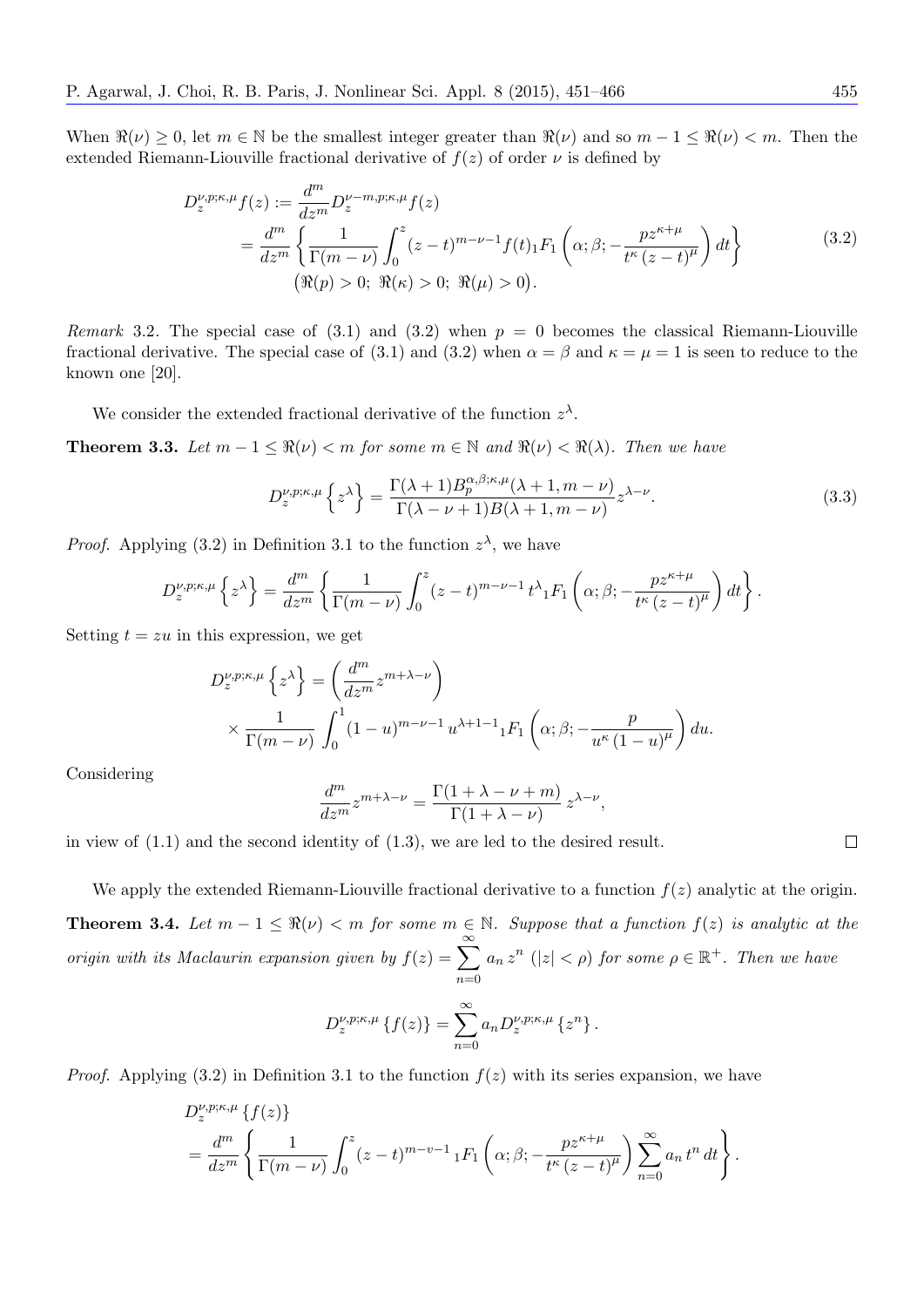Since the power series converges uniformly on any closed disk centered at the origin with its radius smaller than  $\rho$ , so does the series on the line segment from 0 to a fixed *z* for  $|z| < \rho$ . This fact guarantees term-byterm integration as follows:

$$
D_z^{\nu,p;\kappa,\mu}\left\{f(z)\right\} = \sum_{n=0}^{\infty} a_n \frac{d^m}{dz^m} \left\{ \frac{1}{\Gamma(m-\nu)} \int_0^z (z-t)^{m-\nu-1} {}_1F_1\left(\alpha;\beta; -\frac{pz^{\kappa+\mu}}{t^{\kappa}(z-t)^{\mu}}\right) t^n dt \right\}
$$
  

$$
= \sum_{n=0}^{\infty} a_n D_z^{\nu,p;\kappa,\mu}\left\{z^n\right\}.
$$

The following theorem is seen to immediately follow from Theorems 3.3 and 3.4.

**Theorem 3.5.** Let  $m-1 \leq \Re(\nu) < m < \Re(\lambda)$  for some  $m \in \mathbb{N}$ . Suppose that a function  $f(z)$  is analytic at *the origin with its Maclaurin expansion given by*  $f(z) = \sum_{n=0}^{\infty}$ *n*=0  $a_n z^n$  (| $z$ |  $\lt \rho$ ) *for some*  $\rho \in \mathbb{R}^+$ *. Then we have* 

$$
D_z^{\nu,p;\kappa,\mu} \left\{ z^{\lambda-1} f(z) \right\} = \sum_{n=0}^{\infty} a_n D_z^{\nu,p;\kappa,\mu} \left\{ z^{\lambda+n-1} \right\}
$$
  
= 
$$
\frac{\Gamma(\lambda) z^{\lambda-\nu-1}}{\Gamma(\lambda-\nu)} \sum_{n=0}^{\infty} a_n \frac{(\lambda)_n}{(\lambda-\nu)_n} \frac{B_p^{\alpha,\beta;\kappa,\mu}(\lambda+n, m-\nu)}{B(\lambda+n, m-\nu)} z^n.
$$

We present two subsequent theorems which may be useful to find certain generating function relations. **Theorem 3.6.** *Let*  $m-1 \leq \Re(\lambda - \nu) < m < \Re(\lambda)$  *for some*  $m \in \mathbb{N}$ *. Then we have* 

$$
D_z^{\lambda-\nu,p;\kappa,\mu} \left\{ z^{\lambda-1} (1-z)^{-\alpha} \right\}
$$
  
= 
$$
\frac{\Gamma(\lambda) z^{\nu-1} \sum_{n=0}^{\infty} (\alpha)_n (\lambda)_n}{\Gamma(\nu)} \frac{B_p^{\alpha,\beta;\kappa,\mu} (\lambda+n, \nu-\lambda+m)}{B(\lambda+n, \nu-\lambda+m)} \frac{z^n}{n!}
$$
  
= 
$$
\frac{\Gamma(\lambda)}{\Gamma(\nu)} z^{\nu-1} F_{p;\kappa,\mu}(\alpha,\lambda;\nu;z;m) \quad (|z| < 1; \ \alpha \in \mathbb{C}).
$$
 (3.4)

*Proof.* Using the generalized binomial theorem:

$$
(1-z)^{-\alpha} = \sum_{n=0}^{\infty} \frac{(\alpha)_n}{n!} z^n \quad (|z| < 1; \ \alpha \in \mathbb{C})
$$

and applying Theorems 3.3 and 3.4, we obtain

$$
D_z^{\lambda-\nu,p;\kappa,\mu}\left\{z^{\lambda-1}(1-z)^{-\alpha}\right\} = D_z^{\lambda-\nu,p;\kappa,\mu}\left\{z^{\lambda-1}\sum_{n=0}^{\infty}(\alpha)_n\frac{z^n}{n!}\right\}
$$
  
\n
$$
= \sum_{n=0}^{\infty}\frac{(\alpha)_n}{n!}D_z^{\lambda-\nu,p;\kappa,\mu}\left\{z^{\lambda+n-1}\right\}
$$
  
\n
$$
= \sum_{n=0}^{\infty}\frac{(\alpha)_n}{n!}\frac{\Gamma(\lambda+n)}{\Gamma(\nu+n)}\frac{B_p^{\alpha,\beta;\kappa,\mu}(\lambda+n,m-\lambda+\nu)}{B(\lambda+n,m-\lambda+\nu)}z^{\nu+n-1}
$$
  
\n
$$
= \frac{\Gamma(\lambda)}{\Gamma(\nu)}z^{\nu-1}\sum_{n=0}^{\infty}\frac{(\alpha)_n(\lambda)_n}{(\nu)_n}\frac{B_p^{\alpha,\beta;\kappa,\mu}(\lambda+n,m-\lambda+\nu)}{B(\lambda+n,m-\lambda+\nu)}\frac{z^n}{n!}
$$
  
\n
$$
= \frac{\Gamma(\lambda)}{\Gamma(\nu)}z^{\nu-1}F_{p;\kappa,\mu}(\alpha,\lambda;\nu;z;m).
$$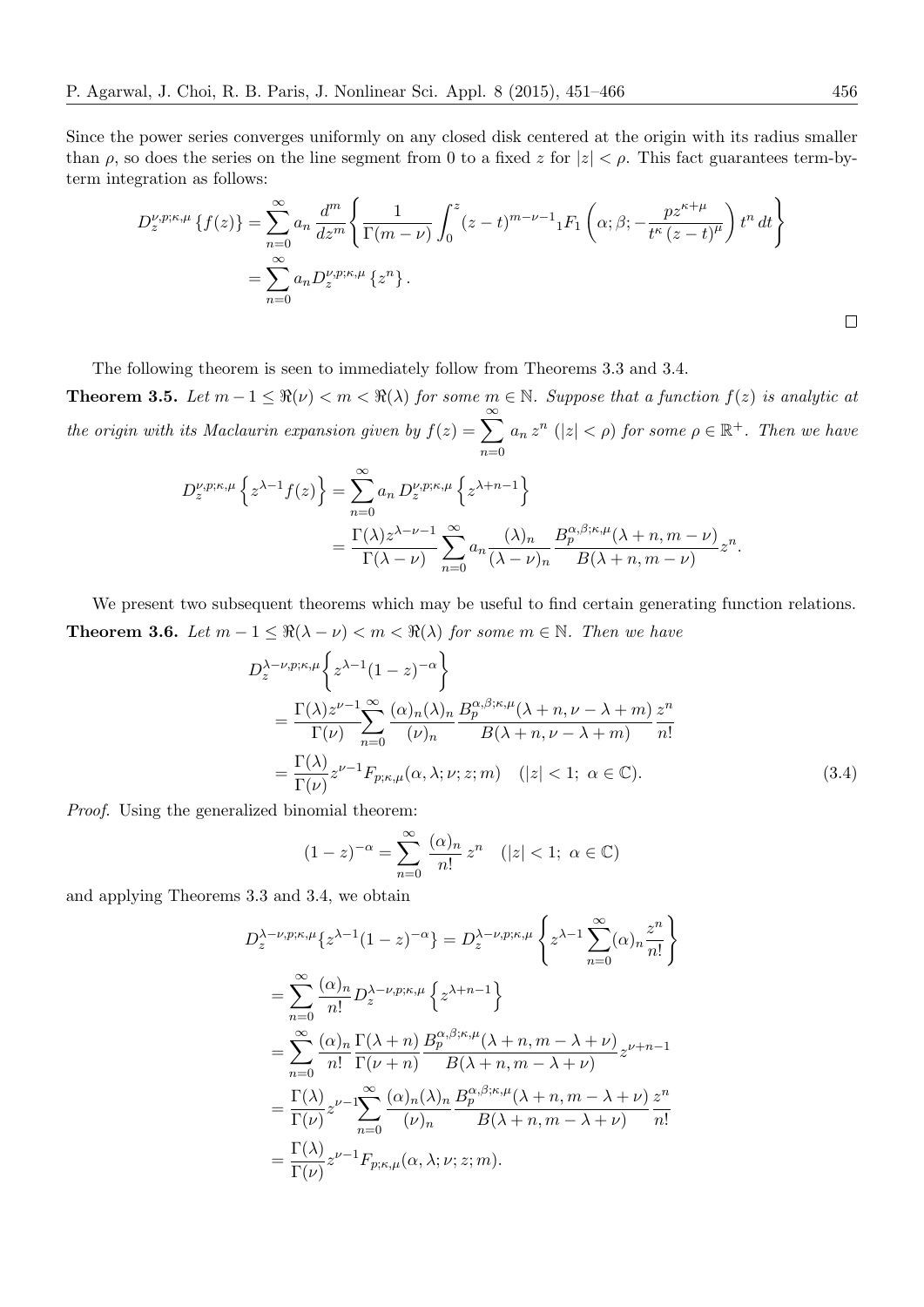**Theorem 3.7.** *Let*  $m-1 \leq \Re(\lambda - \nu) < m < \Re(\lambda)$  *for some*  $m \in \mathbb{N}$ *. Then we have* 

$$
D_z^{\lambda-\nu,p;\kappa,\mu} \left\{ z^{\lambda-1} (1 - az)^{-\alpha} (1 - bz)^{-\beta} \right\}
$$
  
= 
$$
\frac{\Gamma(\lambda)}{\Gamma(\nu)} z^{\nu-1} \sum_{n,k=0}^{\infty} \frac{(\lambda)_{n+k} (\alpha)_n (\beta)_k B_p^{\alpha,\beta;\kappa,\mu} (\lambda + n + k, \nu - \lambda + m)}{\beta(\lambda + n + k, \nu - \lambda + m)} \frac{(az)^n (bz)^k}{n!} \frac{(bz)^k}{k!}
$$
  
= 
$$
\frac{\Gamma(\lambda)}{\Gamma(\nu)} z^{\nu-1} F_{1,p;\kappa,\mu}(\lambda, \alpha, \beta; \nu; az; bz; m)
$$
  
(|az| < 1; |bz| < 1; a, b, \alpha, \beta \in \mathbb{C}). (4.2)

*Proof.* Using the binomial theorems for  $(1 - az)^{-\alpha}$  and  $(1 - bz)^{-\beta}$ , as in the proof of (3.6), we can prove (3.5). The details of its proof are omitted.  $\Box$ 

Similarly as in Theorems 3.6 and 3.7, we can obtain the following expression.

**Theorem 3.8.** *Let*  $m-1 \leq \Re(\lambda - \nu) < m < \Re(\lambda)$  *for some*  $m \in \mathbb{N}$ *. Then we have* 

$$
D_z^{\lambda-\nu,p;\kappa,\mu} \left\{ z^{\lambda-1} (1 - az)^{-\alpha} (1 - bz)^{-\beta} (1 - cz)^{-\gamma} \right\}
$$
  
\n
$$
= \frac{\Gamma(\lambda)}{\Gamma(\nu)} z^{\nu-1} \sum_{n,k,r=0}^{\infty} \frac{(\lambda)_{n+k+r} (\alpha)_n (\beta)_k (\gamma)_r}{(\nu)_{n+k+r}}
$$
  
\n
$$
\times \frac{B_p^{\alpha,\beta;\kappa,\mu} (\lambda + n + k + r, \nu - \lambda + m)}{B(\lambda + n + k + r, \nu - \lambda + m)} \frac{(az)^n (bz)^k (cz)^r}{n! k! r!}
$$
  
\n
$$
= \frac{\Gamma(\lambda)}{\Gamma(\nu)} z^{\nu-1} F_{D,p;\kappa,\mu}^3(\lambda, \alpha, \beta, \gamma; \nu; az; bz; cz; m)
$$
  
\n
$$
(|az| < 1; |bz| < 1; |cz| < 1; a, b, \alpha, \beta, \gamma \in \mathbb{C}).
$$

**Theorem 3.9.** *Let*

$$
m-1 \leq \Re(\lambda - \nu) < m < \Re(\lambda)
$$

*and*

$$
m < \Re(\beta) < \Re(\gamma)
$$

*for some*  $m \in \mathbb{N}$ *. Then we have* 

$$
D_z^{\lambda-\nu,p;\kappa,\mu} \left\{ z^{\lambda-1} (1-z)^{-\alpha} F_{p;\kappa,\mu}(\alpha,\beta;\gamma; \frac{x}{1-z};m) \right\}
$$
  
\n
$$
= \frac{\Gamma(\lambda)}{\Gamma(\mu)} z^{\nu-1} \sum_{n,k=0}^{\infty} \left\{ \frac{(\alpha)_{n+k}(\beta)_n(\lambda)_k}{(\gamma)_n(\nu)_k} \frac{B_p^{\alpha,\beta;\kappa,\mu}(\beta+n,\gamma-\beta+m)}{B(\beta+n,\gamma-\beta+m)} \right\}
$$
  
\n
$$
\times \frac{B_{p;\kappa,\mu}(\lambda+k,\nu-\lambda+m)}{B(\lambda+k,\nu-\lambda+m)} \frac{x^n z^k}{n!k!} \right\}
$$
  
\n
$$
= \frac{\Gamma(\lambda)}{\Gamma(\mu)} z^{\nu-1} F_{2,p;\kappa,\mu}(\alpha,\beta,\lambda;\gamma,\nu;x,z;m)
$$
  
\n
$$
(|x|+|z|<1; \alpha \in \mathbb{C}).
$$
  
\n(12)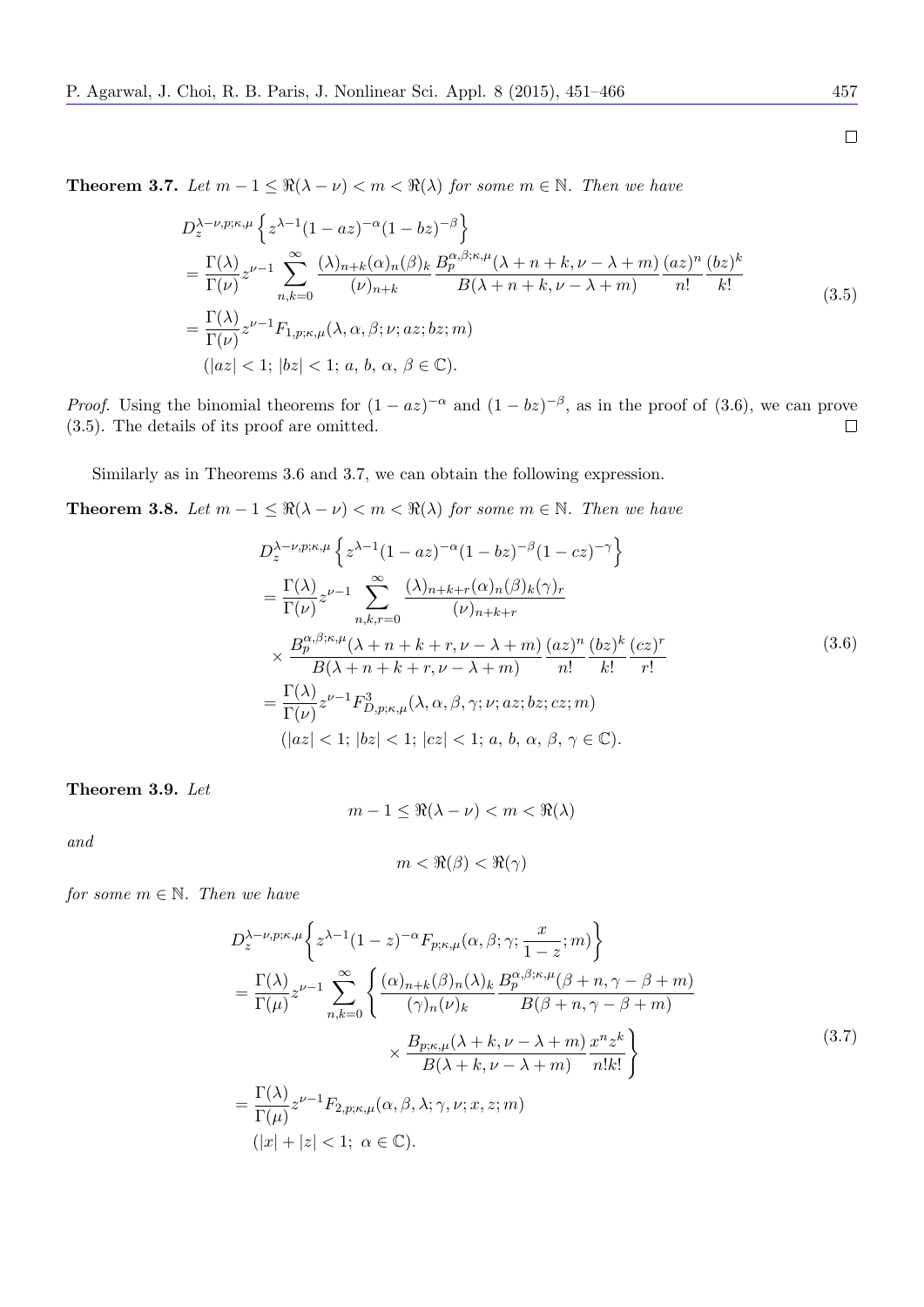*Proof.* Using the binomial theorem for  $(1-z)^{-\alpha}$  and applying the Definition 2.1 for  $F_{p;\kappa,\mu}$ , we get

$$
D_z^{\lambda-\nu,p;\kappa,\mu} \left\{ z^{\lambda-1} (1-z)^{-\alpha} F_{p;\kappa,\mu}(\alpha,\beta;\gamma; \frac{x}{1-z};m) \right\}
$$
  
=  $D_z^{\lambda-\nu,p;\kappa,\mu} \left\{ z^{\lambda-1} (1-z)^{-\alpha} \sum_{n=0}^{\infty} \frac{(\alpha)_n (\beta)_n}{(\gamma)_n n!} \frac{B_p^{\alpha,\beta;\kappa,\mu}(\beta+n,\gamma-\beta+m)}{B(\beta+n,\gamma-\beta+m)} \left(\frac{x}{1-z}\right)^n \right\}$   
=  $D_z^{\lambda-\nu,p;\kappa,\mu} \left\{ z^{\lambda-1} (1-z)^{-\alpha-n} \sum_{n=0}^{\infty} \frac{(\alpha)_n (\beta)_n}{(\gamma)_n} \frac{B_p^{\alpha,\beta;\kappa,\mu}(\beta+n,\gamma-\beta+m)}{B(\beta+n,\gamma-\beta+m)} \frac{x^n}{n!} \right\}$   
=  $\sum_{n=0}^{\infty} \frac{(\alpha)_n (\beta)_n}{(\gamma)_n} \frac{B_p^{\alpha,\beta;\kappa,\mu}(\beta+n,\gamma-\beta+m)}{B(\beta+n,\gamma-\beta+m)} \frac{x^n}{n!} D_z^{\lambda-\nu,p;\kappa,\mu} \left\{ z^{\lambda-1} (1-z)^{-\alpha-n} \right\}.$ 

We therefore have

$$
D_z^{\lambda-\nu,p;\kappa,\mu} \left\{ z^{\lambda-1} (1-z)^{-\alpha} F_{p;\kappa,\mu}(\alpha,\beta;\gamma; \frac{x}{1-z};m) \right\}
$$
  
=  $\frac{\Gamma(\lambda)}{\Gamma(\nu)} z^{\nu-1} \sum_{n=0}^{\infty} \sum_{k=0}^{\infty} \left\{ \frac{(\alpha)_{n+k}(\beta)_n(\lambda)_k}{(\gamma)_n(\nu)_k} \right.$   
 $\times \frac{B_p^{\alpha,\beta;\kappa,\mu}(\beta+n,\gamma-\beta+m)}{B(\beta+n,\gamma-\beta+m)} \frac{B_p^{\alpha,\beta;\kappa,\nu}(\lambda+k,\nu-\lambda+m)}{B(\lambda+k,\nu-\lambda+m)} \frac{x^nz^k}{n!k!} \right\}$   
=  $\frac{\Gamma(\lambda)}{\Gamma(\nu)} z^{\nu-1} F_{2,p;\kappa,\mu}(\alpha,\beta,\lambda;\gamma,\nu;x,z;m).$ 

 $\Box$ 

# **4. Generating Functions Involving the Extended Gauss Hypergeometric Function**

In this section, we establish some linear and bilinear generating relations for the extended hypergeometric function  $F_{p;\kappa,\mu}$  by using Theorems 3.6, 3.7 and 3.9.

**Theorem 4.1.** *Let*  $m-1 < \Re(\lambda - \nu) < m < \Re(\lambda)$  for some  $m \in \mathbb{N}$ . Then we have

$$
\sum_{n=0}^{\infty} \frac{(\alpha)_n}{n!} F_{p;\kappa,\mu}(\alpha+n,\lambda;\nu;z;m)t^n = (1-t)^{-\alpha} F_{p;\kappa,\mu}\left(\alpha,\lambda;\nu;\frac{z}{1-t};m\right)
$$
\n
$$
(|z| < \min\{1,|1-t|\}; \ \alpha \in \mathbb{C}).
$$
\n(4.1)

*Proof.* We start by recalling the elementary identity (see [24, p. 291] and [20, p. 1832]):

$$
[(1-z) - t]^{-\alpha} = (1-t)^{-\alpha} \left(1 - \frac{z}{1-t}\right)^{-\alpha}
$$

and expand its left-hand side to obtain

$$
(1-z)^{-\alpha} \sum_{n=0}^{\infty} \frac{(\alpha)_n}{n!} \left(\frac{t}{1-z}\right)^n = (1-t)^{-\alpha} \left(1 - \frac{z}{1-t}\right)^{-\alpha} \quad (|t| < |1-z|).
$$

Multiplying both sides of the above equality by *z <sup>λ</sup>−*<sup>1</sup> and applying the extended Riemann-Liouville fractional derivative operator  $D_z^{\lambda-\nu,p;\kappa,\mu}$  on both sides, we find

$$
D_z^{\lambda-\nu,p;\kappa,\mu}\left\{\sum_{n=0}^{\infty}\frac{(\alpha)_n t^n}{n!}z^{\lambda-1}(1-z)^{-\alpha-n}\right\}=D_z^{\lambda-\nu,p;\kappa,\mu}\left\{(1-t)^{-\alpha}z^{\lambda-1}\left(1-\frac{z}{1-t}\right)^{-\alpha}\right\}.
$$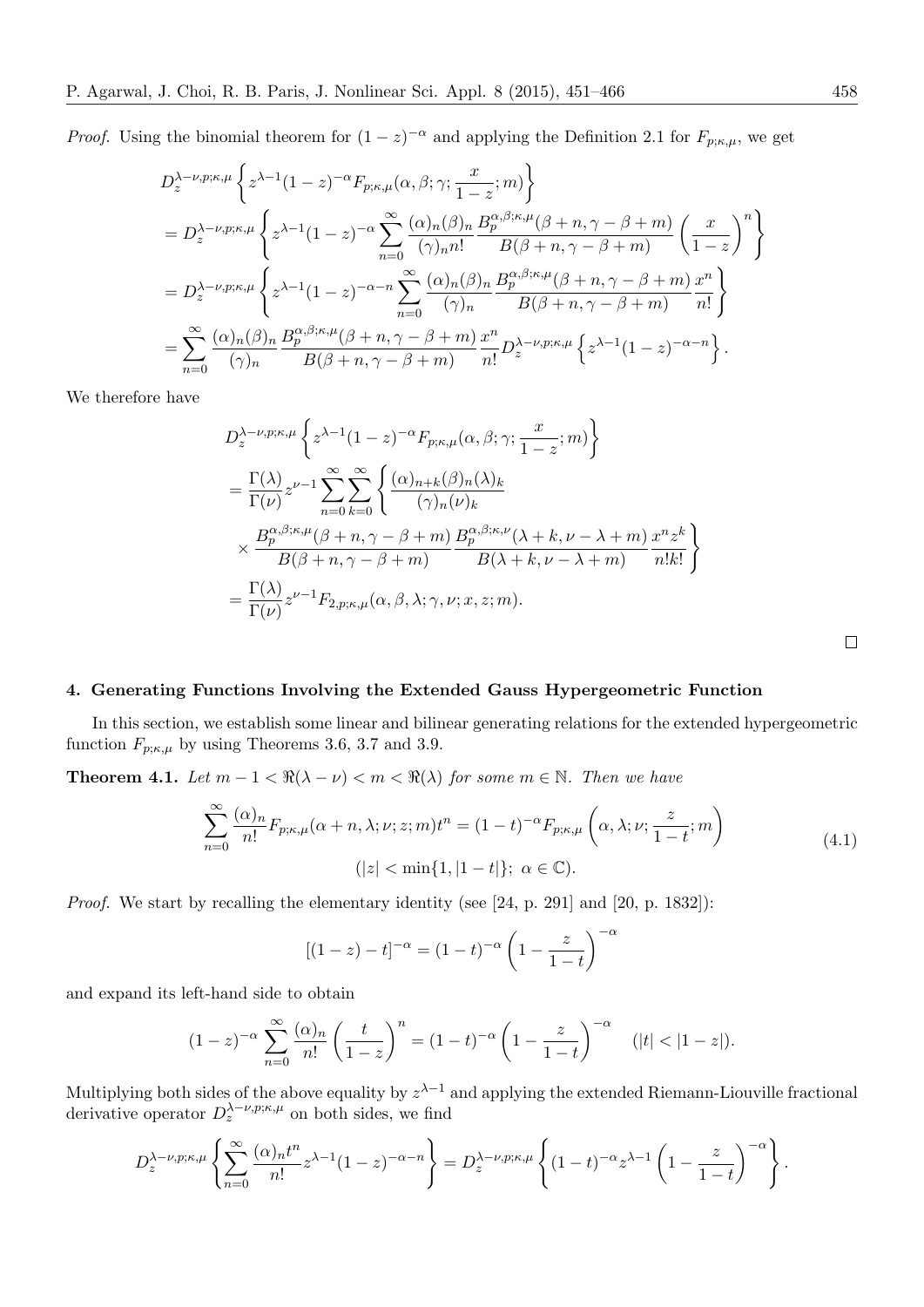Uniform convergence of the involved series makes it possible to exchange the summation and the fractional operator to give

$$
\sum_{n=0}^{\infty} \frac{(\alpha)_n}{n!} D_z^{\lambda-\nu,p;\kappa,\mu} \left\{ z^{\lambda-1} (1-z)^{-\alpha-n} \right\} t^n = (1-t)^{-\alpha} D_z^{\lambda-\nu,p;\kappa,\mu} \left\{ z^{\lambda-1} \left( 1 - \frac{z}{1-t} \right)^{-\alpha} \right\}.
$$

The result then follows by applying Theorem 3.6 to both sides of the last identity.

**Theorem 4.2.** Let  $m-1 < \Re(\lambda - \nu) < m < \Re(\lambda)$  for some  $m \in \mathbb{N}$ . Then we have

$$
\sum_{n=0}^{\infty} \frac{(\alpha)_n}{n!} F_{p;\kappa,\mu}(\beta - n, \lambda; \nu; z; m) t^n = (1 - t)^{-\alpha} F_{1,p;\kappa,\mu} \left(\beta, \alpha, \lambda; \nu; z; \frac{-zt}{1 - t}; m\right)
$$
  

$$
(\alpha, \beta \in \mathbb{C}; |z| < 1; |t| < |1 - z|; |z||t| < |1 - t|).
$$

*Proof.* Considering the following identity (see [24, p. 291] and [7, p. 595]):

$$
[1 - (1 - z)t]^{-\alpha} = (1 - t)^{-\alpha} \left(1 + \frac{zt}{1 - t}\right)^{-\alpha}
$$

and expanding its left-hand side as a power series, we get

$$
\sum_{n=0}^{\infty} \frac{(\alpha)_n}{n!} (1-z)^n t^n = (1-t)^{-\alpha} \left(1 - \frac{-zt}{1-t}\right)^{-\alpha} \quad (|t| < |1-z|).
$$

Multiplying both sides by  $z^{\lambda-1}(1-z)^{-\beta}$  and applying the definition of the extended Riemann-Liouville fractional derivative operator  $D_z^{\lambda-\nu,p;\kappa,\mu}$  on both sides, we find

$$
D_z^{\lambda-\nu,p;\kappa,\mu} \left\{ \sum_{n=0}^{\infty} \frac{(\alpha)_n}{n!} z^{\lambda-1} (1-z)^{-\beta} (1-z)^n t^n \right\}
$$
  
=  $D_z^{\lambda-\nu,p;\kappa,\mu} \left\{ (1-t)^{-\alpha} z^{\lambda-1} (1-z)^{-\beta} \left( 1 - \frac{-zt}{1-t} \right)^{-\alpha} \right\}$ 

The given conditions are found to allow us to exchange the order of the summation and the fractional derivative to yield

$$
\sum_{n=0}^{\infty} \frac{(\alpha)_n}{n!} D_z^{\lambda-\nu,p;\kappa,\mu} \left\{ z^{\lambda-1} (1-z)^{-\beta+n} \right\} t^n
$$
  
=  $(1-t)^{-\alpha} D_z^{\lambda-\nu,p;\kappa,\mu} \left\{ z^{\lambda-1} (1-z)^{-\beta} \left( 1 - \frac{-zt}{1-t} \right)^{-\alpha} \right\}.$ 

Finally the result follows by using Theorems 3.6 and 3.7.

**Theorem 4.3.** *Let*

$$
m-1 < \Re(\beta - \gamma) < m < \Re(\beta)
$$

*and*

$$
m < \Re(\lambda) < \Re(\nu)
$$

*for some*  $m \in \mathbb{N}$ *. Then we have* 

$$
\sum_{n=0}^{\infty} \frac{(\alpha)_n}{n!} F_{p;\kappa,\mu}(\alpha+n,\lambda;\nu;z;m) F_{p;\kappa,\mu}(-n,\beta;\gamma;u;m) = F_{2,p;\kappa,\mu}\left(\alpha,\lambda,\beta;\nu,\gamma;z,\frac{-ut}{1-t};m\right)
$$

$$
\left(\alpha \in \mathbb{C};\ |z| < 1;\ \left|\frac{1-u}{1-z}t\right| < 1;\ \left|\frac{z}{1-t}\right| + \left|\frac{ut}{1-t}\right| < 1\right).
$$

 $\Box$ 

 $\Box$ 

*.*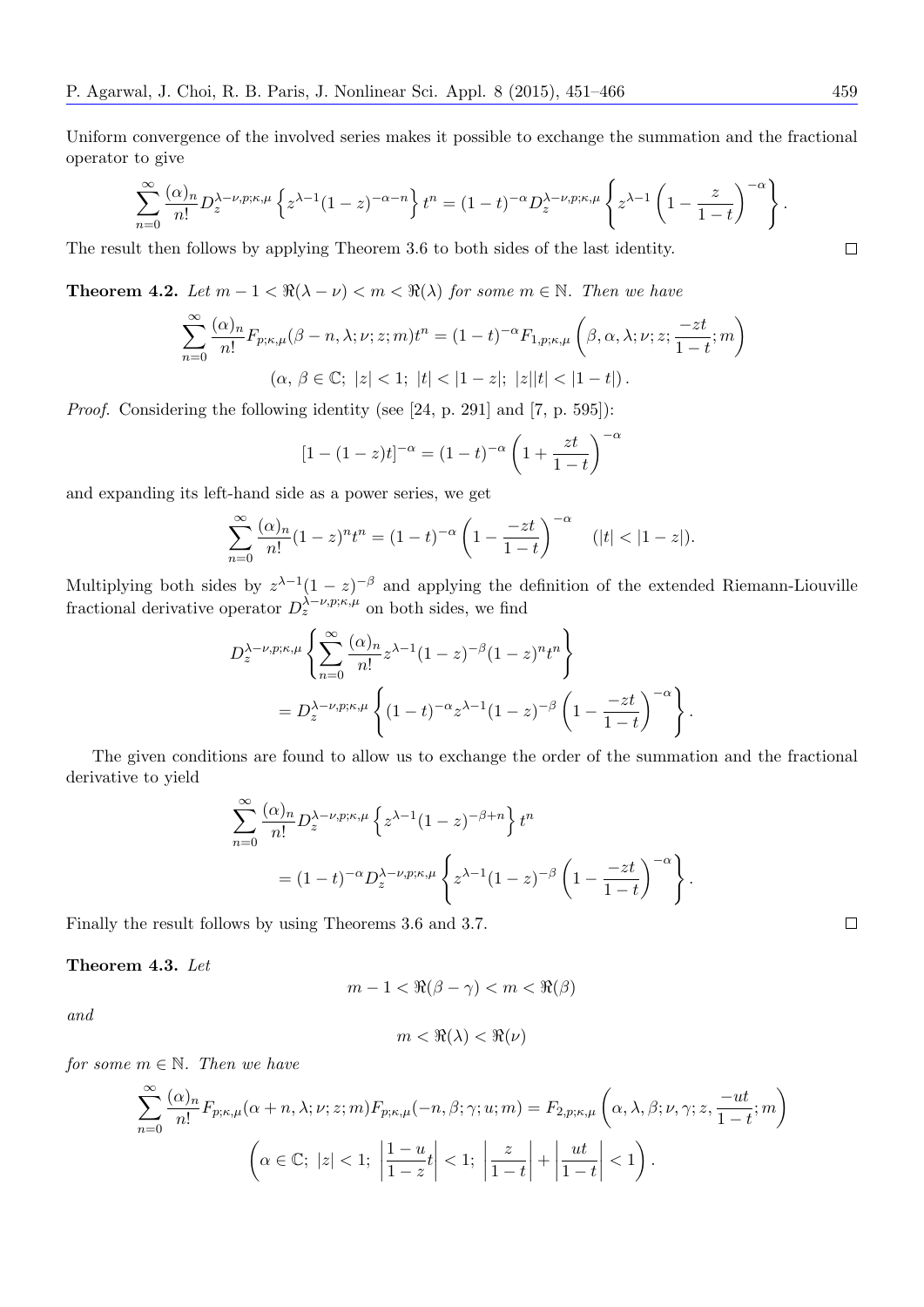*Proof.* Replacing *t* by  $(1 - u)t$  in  $(4.1)$  and multiplying both sides of the resulting identity by  $u^{\beta - 1}$  gives

$$
\sum_{n=0}^{\infty} \frac{(\alpha)_n}{n!} F_{p;\kappa,\mu}(\alpha+n,\lambda;\nu;z;m)u^{\beta-1}(1-u)^n t^n
$$
  
=  $u^{\beta-1}[1-(1-u)t]^{-\alpha} F_{p;\kappa,\mu}\left(\alpha,\lambda;\nu;\frac{z}{1-(1-u)t};m\right)$ 

Applying the fractional derivative  $D_u^{\lambda-\nu,p;\kappa,\mu}$  to both sides of the resulting identity and changing the order of the summation and the fractional derivative yields

$$
\sum_{n=0}^{\infty} \frac{(\alpha)_n}{n!} F_{p;\kappa,\mu}(\alpha+n,\lambda;\nu;z;m) D_u^{\beta-\gamma,p;\kappa,\mu} \left\{ u^{\beta-1} (1-u)^n \right\} t^n
$$
  
= 
$$
D_u^{\beta-\gamma,p;\kappa,\mu} \left\{ u^{\beta-1} [1-(1-u)t]^{-\alpha} F_{p;\kappa,\mu} \left( \alpha,\lambda;\nu; \frac{z}{1-(1-u)t};m \right) \right\}
$$
  

$$
(|(1-u)t| < 1; |ut| < |1-t|).
$$

The last identity can be written as follows:

$$
\sum_{n=0}^{\infty} \frac{(\alpha)_n}{n!} F_{p;\kappa,\mu}(\alpha+n,\lambda;\nu;z;m) D_u^{\beta-\gamma,p;\kappa,\mu} \left\{ u^{\beta-1} (1-u)^n \right\} t^n
$$
  
=  $D_u^{\beta-\gamma,p;\kappa,\mu} \left\{ u^{\beta-1} \left[ 1 - \frac{-ut}{1-t} \right]^{-\alpha} F_{p;\kappa,\mu} \left( \alpha,\lambda;\nu; \frac{z}{1 - \frac{-ut}{1-t}};m \right) \right\}.$ 

Finally the use of Theorems 3.6 and 3.9 in the resulting identity is seen to give the desired result.

#### **5. Mellin Transforms and Further Results**

In this section, we first obtain the Mellin transform of the extended Beta function given by (1.1) and use this transform to find the Mellin transform of the extended Riemann-Liouville fractional derivative operator. We then apply the extended fractional derivative operator  $(6.2)$  to the familiar functions  $e^z$ ,  ${}_2F_1$ and represent  $z^{\lambda}$  in terms of the Fox *H*-function.

The following three theorems pertain to the Mellin transforms of the extended Beta function and Riemann-Liouville fractional derivatives of two functions.

**Theorem 5.1.** Let  $\Re(s) > 0$ ,  $\Re(x+\kappa s) > 0$ ,  $\Re(y+\mu s) > 0$  and  $p > 0$ . Then the following Mellin transform *holds true:*

$$
\mathfrak{M}\left[B_p^{\alpha,\beta;\kappa,\mu}(x,y):s\right] = B(x+\kappa s,y+\mu s)\,\Gamma^{(\alpha,\beta)}(s),
$$

*where* (*see [20]*)

$$
\Gamma^{(\alpha,\beta)}(s) := \int_0^\infty b^{s-1} {}_1F_1(\alpha;\beta;-b) db
$$
  

$$
(\Re(s) > 0, \Re(\alpha+s) > 0, \Re(\beta+s) > 0).
$$
 (5.1)

*Proof.* Taking the Mellin transform of  $B_p^{\alpha,\beta;\kappa,\mu}(x, y)$ , we find

$$
\mathfrak{M}\left[B_{p}^{\alpha,\beta;\kappa,\mu}(x,y):s\right] = \int_{0}^{\infty} p^{s-1} \int_{0}^{1} t^{x-1} (1-t)^{y-1} {}_{1}F_{1}\left(\alpha;\beta;-\frac{p}{t^{\kappa}(1-t)^{\mu}}\right) dt \, dp.
$$
\n(5.2)

 $\Box$ 

*.*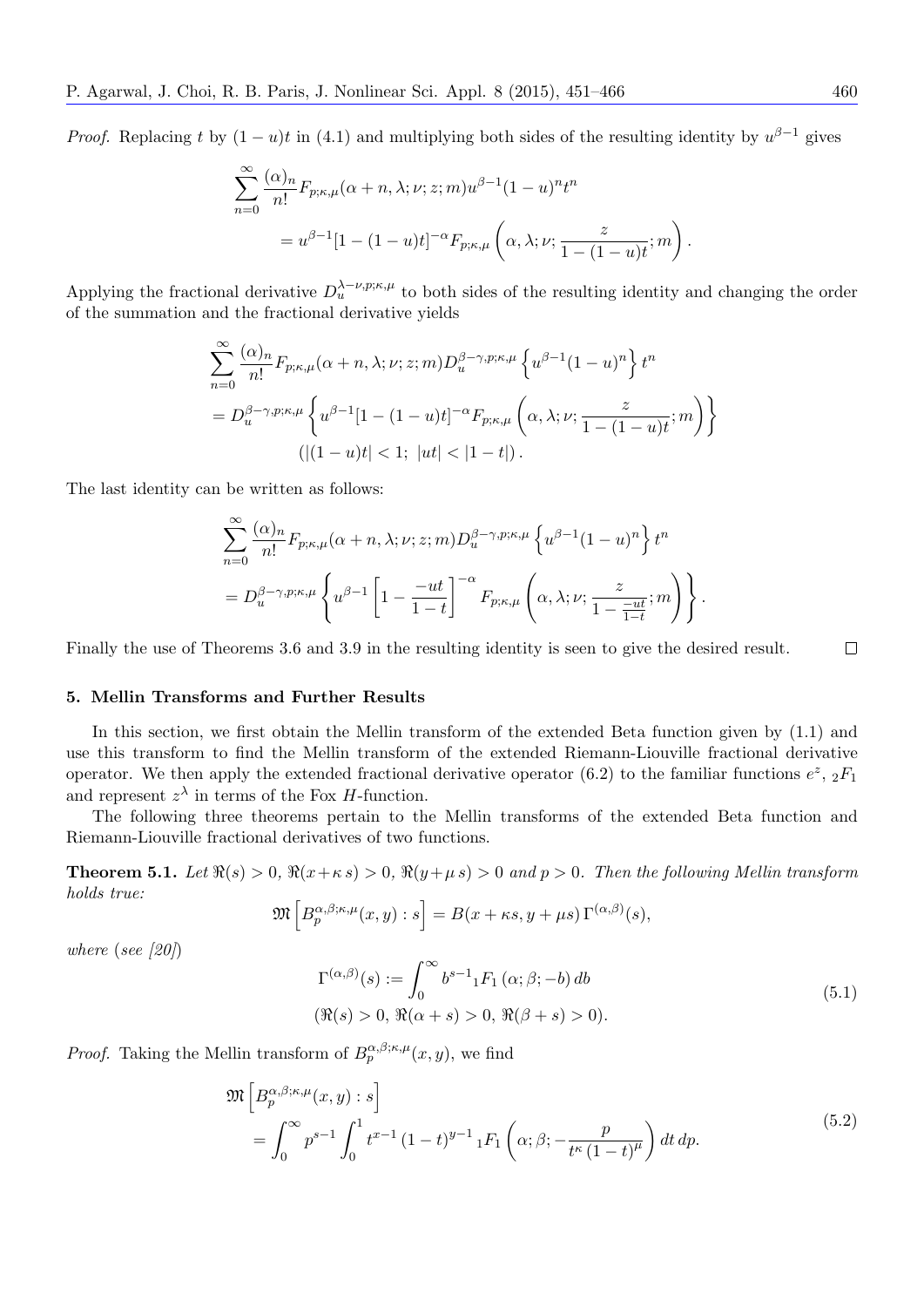Since, under the given conditions,

$$
F(t) := \int_0^\infty p^{s-1} t^{x-1} (1-t)^{y-1} {}_1F_1\left(\alpha; \beta; -\frac{p}{t^{\kappa} (1-t)^{\mu}}\right) dp
$$

converges for each point  $t \in (0, 1)$  converges uniformly on  $(0, 1)$ , the order of integrations in  $(5.2)$  can be interchanged. We therefore have

$$
\mathfrak{M}\left[B_p^{\alpha,\beta;\kappa,\mu}(x,y):s\right]
$$
\n
$$
=\int_0^1 t^{x-1} (1-t)^{y-1} \left\{ \int_0^\infty p^{s-1} \, {}_1F_1\left(\alpha;\beta;-\frac{p}{t^{\kappa}(1-t)^{\mu}}\right) dp \right\} dt.
$$
\n
$$
(5.3)
$$

Setting  $\omega = \frac{p}{\mu \kappa}$  $\frac{p}{t^{\kappa}(1-t)^{\mu}},$  we have

$$
\mathfrak{M}\left[B_{p}^{\alpha,\beta;\kappa,\mu}(x,y):s\right]
$$
\n
$$
=\int_{0}^{1}t^{x+\kappa s-1}(1-t)^{y+\mu s-1}\left\{\int_{0}^{\infty}\omega^{s-1}{}_{1}F_{1}\left(\alpha;\beta;-\omega\right)d\omega\right\}dt.
$$
\n  
\nwe the desired result.

Hence it is easy to see the desired result.

**Theorem 5.2.** Let  $\Re(s) > 0$ ,  $\Re(x + \kappa s) > 0$ ,  $\Re(y + \mu s) > 0$ ,  $p > 0$ , and  $\Re(\lambda) > m - 1$  for some  $m \in \mathbb{N}$ . *Then we have*

$$
\mathfrak{M}\left[D_{z}^{\nu,p;\kappa,\mu}\left\{z^{\lambda}\right\}:s\right]=\frac{\Gamma(\lambda+1)\Gamma^{(\alpha,\beta)}(s)B(m-\nu+s,\lambda-m+s+1)}{\Gamma(\lambda-\nu+1)B(m-\nu,\lambda+1)}z^{\lambda-\nu}.
$$

*Proof.* Taking the Mellin transform and using Theorem 3.3, we have

$$
\mathfrak{M}\left[D_{z}^{\nu,p;\kappa,\mu}\left\{z^{\lambda}\right\}:s\right] = \int_{0}^{\infty} p^{s-1}D_{z}^{\nu,p;\kappa,\mu}\left\{z^{\lambda}\right\} dp
$$
  
\n
$$
= \int_{0}^{\infty} p^{s-1} \frac{\Gamma(\lambda+1)B_{p}^{\alpha,\beta;\kappa,\mu}(m-\nu,\lambda+1)}{\Gamma(\lambda-\nu+1)B(m-\nu,\lambda+1)} z^{\lambda-\nu} dp
$$
  
\n
$$
= \frac{\Gamma(\lambda+1)z^{\lambda-\nu}}{\Gamma(\lambda-\nu+1)B(m-\nu,\lambda+1)} \int_{0}^{\infty} p^{s-1}B_{p}^{\alpha,\beta;\kappa,\mu}(m-\nu,\lambda+1) dp.
$$

Applying Theorem 5.1 to the last integral yields the desired result.

**Theorem 5.3.** *Let*  $m - 1 \leq \Re(\nu) < m$  *for some*  $m \in \mathbb{N}$ ,  $\Re(s) > 0$  *and*  $|z| < 1$ *. Then we have* 

$$
\mathfrak{M}\left[D_{z}^{\nu,p;\kappa,\mu}\left\{(1-z)^{-\alpha}\right\}:s\right] = \frac{\Gamma^{(\alpha,\beta)}(s) \ z^{-\nu}}{\Gamma(1-\nu)} \sum_{n=0}^{\infty} \frac{(\alpha)_n}{(1-\nu)_n} \frac{B(m-\nu+s,n+s+1)}{B(m-\nu,n+1)} z^n.
$$

*Proof.* Using the binomial series for  $(1 - z)^{-\alpha}$  and Theorem 5.4 with  $\lambda = n$  yields

$$
\mathfrak{M}\bigg[D_z^{\nu,p;\kappa,\mu}\big\{(1-z)^{-\alpha}\big\}:s\bigg]=\mathfrak{M}\left[D_z^{\nu,p;\kappa,\mu}\left\{\sum_{n=0}^{\infty}\frac{(\alpha)_n}{n!}z^n\right\}:s\right]
$$

$$
=\sum_{n=0}^{\infty}\frac{(\alpha)_n}{n!}\mathfrak{M}\big[D_z^{\nu,p;\kappa,\mu}\left\{z^n\right\}:s\big]
$$

$$
=\sum_{n=0}^{\infty}\frac{(\alpha)_n}{n!}\Gamma^{(\alpha,\beta)}(s)\frac{\Gamma(n+1)}{\Gamma(n-\nu+1)}\frac{B(m-\nu+s,n+s+1)}{B(m-\nu,n+1)}z^{n-\nu}.
$$

Then the last expression is easily seen to be equal to the desired one.

 $\Box$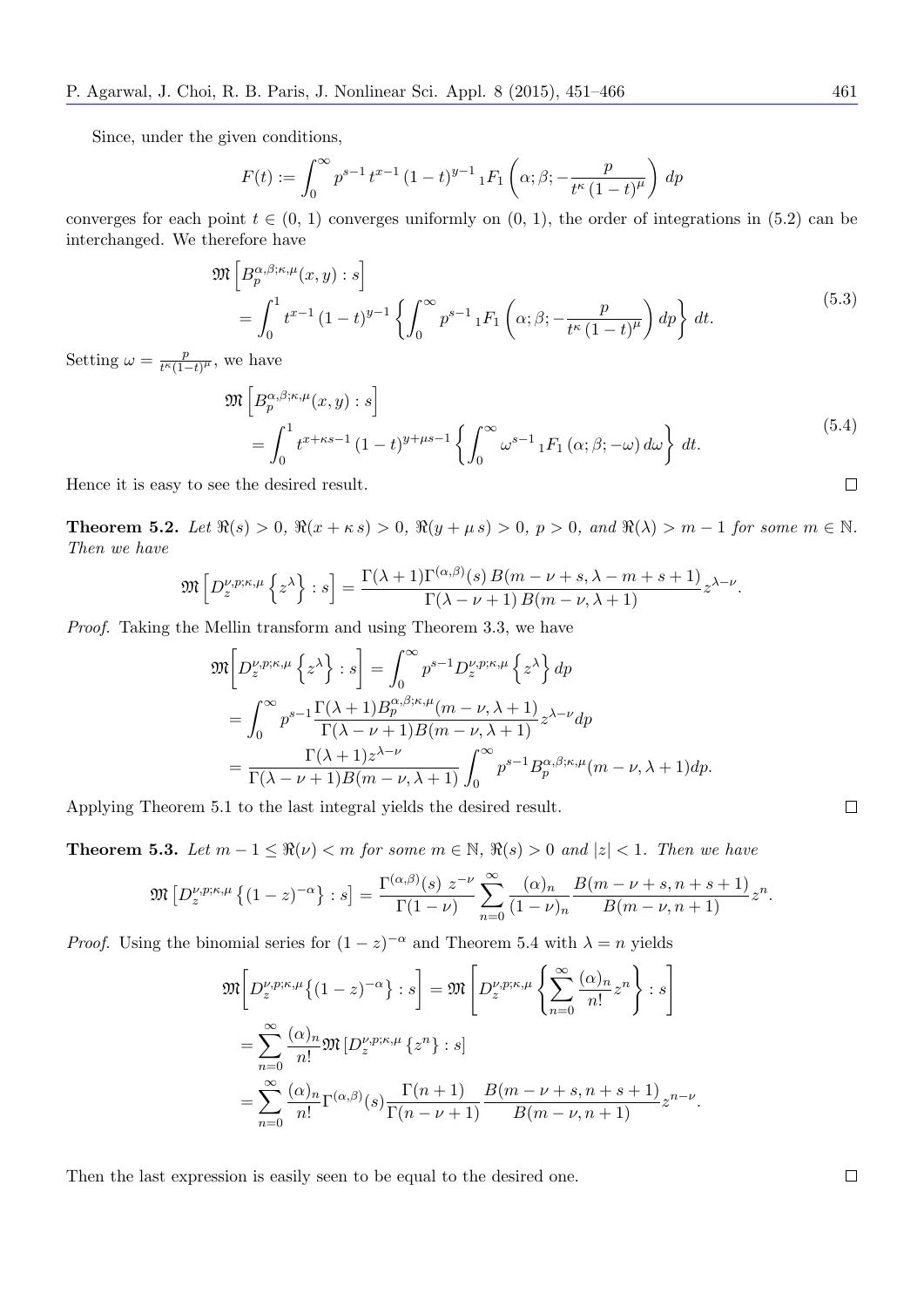Now we present the extended Riemann-Liouville fractional derivative of *z λ* in terms of the Fox *H*function. Let *m*, *n*, *p*, *q* be integers such that  $0 \le m \le q$ ,  $0 \le n \le p$ , and for parameters  $a_i, b_i \in \mathbb{C}$  and for parameters  $\alpha_i, \beta_j \in \mathbb{R}^+$   $(i = 1, \ldots, p; j = 1, \ldots, q)$ , the *H*-function is defined in terms of a Mellin-Barnes integral in the following manner  $([8, pp. 1-2]$ ; see also [10, p. 343, Definition E.1.] and [15, p. 2, Definition  $1.1.$ ]):

$$
H_{p,q}^{m,n}\left[z\left| \begin{array}{c} (a_i, \alpha_i)_{1,p} \\ (b_j, \beta_j)_{1,q} \end{array} \right] = H_{p,q}^{m,n}\left[z\left| \begin{array}{c} (a_1, \alpha_1), \cdots, (a_p, \alpha_p) \\ (b_1, \beta_1), \cdots, (b_q, \beta_q) \end{array} \right] \right]
$$
  
= 
$$
\frac{1}{2\pi i} \int_{\mathfrak{L}} \Theta\left(s\right) z^{-s} ds,
$$
 (5.5)

where

$$
\Theta\left(s\right) = \frac{\prod_{j=1}^{m} \Gamma\left(b_j + \beta_j s\right) \prod_{i=1}^{n} \Gamma\left(1 - a_i - \alpha_i s\right)}{\prod_{i=n+1}^{p} \Gamma\left(a_i + \alpha_i s\right) \prod_{j=m+1}^{q} \Gamma\left(1 - b_j - \beta_j s\right)},\tag{5.6}
$$

with the contour  $\mathfrak L$  suitably chosen, and an empty product, if it occurs, is taken to be unity.

**Theorem 5.4.** Let  $m-1 \leq \Re(\nu) < m$  for some  $m \in \mathbb{N}$ ,  $\Re(\nu) < \Re(\lambda)$  and  $\Re(z) > 0$ . Then we have

$$
D_z^{\nu,p;\kappa,\mu}\left\{z^{\lambda}\right\} = \frac{\Gamma(\lambda+1)\Gamma(\beta)}{\Gamma(\lambda-\nu+1)B(m-\nu,1+\lambda)\Gamma(\alpha)} \times H_{3,1}^{2,4}\left[p\left|\begin{array}{l}\left(1-\alpha,1\right),\left(\lambda+m-\nu+1,\kappa+\mu\right)\right.\\ \left(0,1\right),\left(m-\nu,\mu\right),\left(\lambda+1,\kappa\right),\left(1-\beta,1\right)\end{array}\right]z^{\lambda-\nu}.
$$

*Proof.* The result can be obtained by taking the inverse Mellin transform of the result in Theorem 3.3 with the aid of  $(5.5)$  and  $(5.6)$ .  $\Box$ 

Applying the result in Theorem 3.3 to the Maclaurin series of  $e^z$  and the series expressions of the Gauss hypergeometric function  ${}_2F_1$  and the Fox-Wright function  ${}_p\Psi_q$  gives the extended Riemann-Liouville fractional derivatives of  $e^z$ ,  ${}_2F_1$  and  ${}_p\Psi_q(z)$  asserted by the following theorems.

**Theorem 5.5.** *Let*  $m-1 \leq \Re(\nu) < m$  *for some*  $m \in \mathbb{N}$ *. Then we have* 

$$
D_z^{\nu,p;\kappa,\mu}\{e^z\} = \frac{z^{-\nu}}{\Gamma(1-\nu)} \sum_{n=0}^{\infty} \frac{1}{(1-\nu)_n} \frac{B_p^{\alpha,\beta;\kappa,\mu}(m-\nu,n+1)}{B(m-\nu,n+1)} z^n \quad (z \in \mathbb{C}).
$$

**Theorem 5.6.** *Let*  $m - 1 \leq \Re(\nu) < m$  *for some*  $m \in \mathbb{N}$ *. Then we have* 

$$
D_z^{\nu,p;\kappa,\mu} \left\{ {}_2F_1(a,b;c;z) \right\} = \frac{z^{-\nu}}{\Gamma(1-\nu)}
$$
  
 
$$
\times \sum_{n=0}^{\infty} \frac{(a)_n (b)_n}{(c)_n (1-\nu)_n} \frac{B_p^{\alpha,\beta;\kappa,\mu}(m-\nu,n+1) \ z^n}{B(m-\nu,n+1)} \quad (|z|<1).
$$

**Theorem 5.7.** *Let*  $m-1 \leq \Re(\nu) < m$  *for some*  $m \in \mathbb{N}$ *. Then we have* 

$$
D_{z}^{\nu,p;\kappa,\mu} \left\{ p \Psi_{q} \left[ \begin{array}{c} (a_{j}, \gamma_{j})_{1,p} \\ (b_{j}, \delta_{j})_{1,q} \end{array} ; z \right] \right\} = \frac{z^{-\nu}}{\Gamma(1-\nu)} \sum_{k=0}^{\infty} \frac{\prod_{j=1}^{p} \Gamma(a_{j} + \gamma_{j}k)}{\prod_{j=1}^{q} \Gamma(b_{j} + \delta_{j}k)} \\ \times \frac{B_{p}^{\alpha,\beta;\kappa,\mu}(k+1, m-\nu)}{B(k+1, m-\nu)} z^{k} \quad (|z| < 1), \end{array} \tag{5.7}
$$

*where*  $p\Psi_q(z)$  *is the Fox-Wright function defined by* (*see [9, pp. 56–58]*)

$$
{}_{p}\Psi_{q}\left(z\right) = {}_{p}\Psi_{q}\left[z\left|\begin{array}{c} \left(a_{i}, \alpha_{i}\right)_{1, p} \\ \left(b_{j}, \beta_{j}\right)_{1, q}\end{array}\right\right] := \sum_{k=0}^{\infty} \frac{\prod_{i=1}^{p} \Gamma\left(a_{i} + \alpha_{i} k\right)}{\prod_{j=1}^{q} \Gamma\left(b_{j} + \beta_{j} k\right)} \frac{z^{k}}{k!}.\tag{5.8}
$$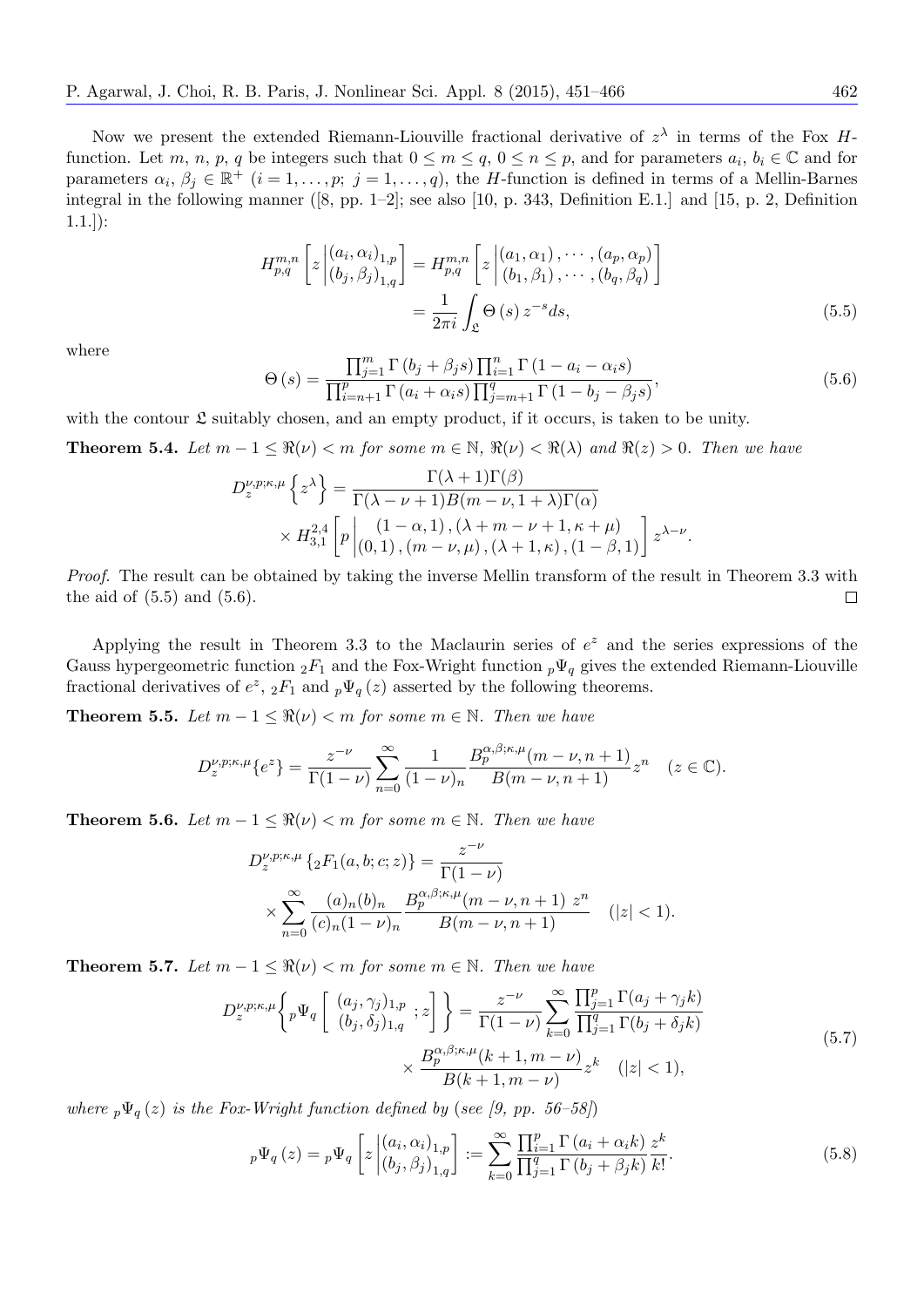#### **6. ANOTHER APPROACH**

In this section we briefly consider another variant of the derivation of the results obtained in the preceding sections. This approach is based on the Cauchy integral formula for the extended fractional derivative operator. We define the extended fractional derivative with respect to an arbitrary, regular and univalent function and calculate the extended fractional derivative of the function log *z*. Then we determine a representation of the extended fractional derivative operator in terms of the classical fractional derivative operator.

**Definition 6.1.** Osler [18] was the first to define the derivative of arbitrary order  $\nu$  by means of the Cauchy integral formula in the form:

$$
D_z^{\nu} z^{\lambda} f(z) = \frac{\Gamma(\nu + 1)}{2\pi i} \int_0^{(z+)} (t - z)^{-\nu - 1} t^{\lambda} f(t) dt,
$$
\n(6.1)

where the contour shown in Figure 1 consists of a single loop that begins at  $t = 0$ , encloses the point  $t = z$ once in the positive direction and returns to  $t = 0$  without traversing the branch line (the dotted line) for  $(t-z)^{-\nu-1}t^{\lambda}$ . This representation is valid for  $\nu \in \mathbb{C} \setminus \mathbb{Z}^-$  and  $\Re(\lambda) > -1$ .



Figure 1: **Branch line** for  $t^{\lambda}(t-z)^{-\nu-1}$ 

The above representation of the fractional derivative has been very important in the study of fractional calculus and has led to some very interesting new results. Several authors have recently used this approach in their studies (see [2, 3, 4, 17, 19]).

In the sequel, we employ this definition to find the following (presumably) new definition for the extended fractional derivative operator:

**Definition 6.2.** The extended Riemann-Liouville fractional derivative is defined as

$$
D_z^{\nu,p;\kappa,\mu}z^{\lambda}f(z) := \frac{\Gamma(\nu+1)}{2\pi i} \int_0^{(z+)} (z-t)^{-\nu-1} t^{\lambda} f(t) \cdot F_1\left(\alpha;\beta; -\frac{pz^{\kappa+\mu}}{t^{\kappa}(z-t)^{\mu}}\right) dt,\tag{6.2}
$$

where  $\Re(\lambda) > -1$ ,  $\Re(p) > 0$ ,  $\Re(\kappa) > 0$  and  $\Re(\mu) > 0$ .

The special case of  $(6.2)$  when  $p = 0$  reduces to the fractional derivative operator  $(6.1)$ . We present an interesting formula for the extended fractional derivative of the function log *z* asserted by Theorem 19. For this purpose, we begin by recalling following theorem given by Luo *et al.* [12, Theorem 2.13].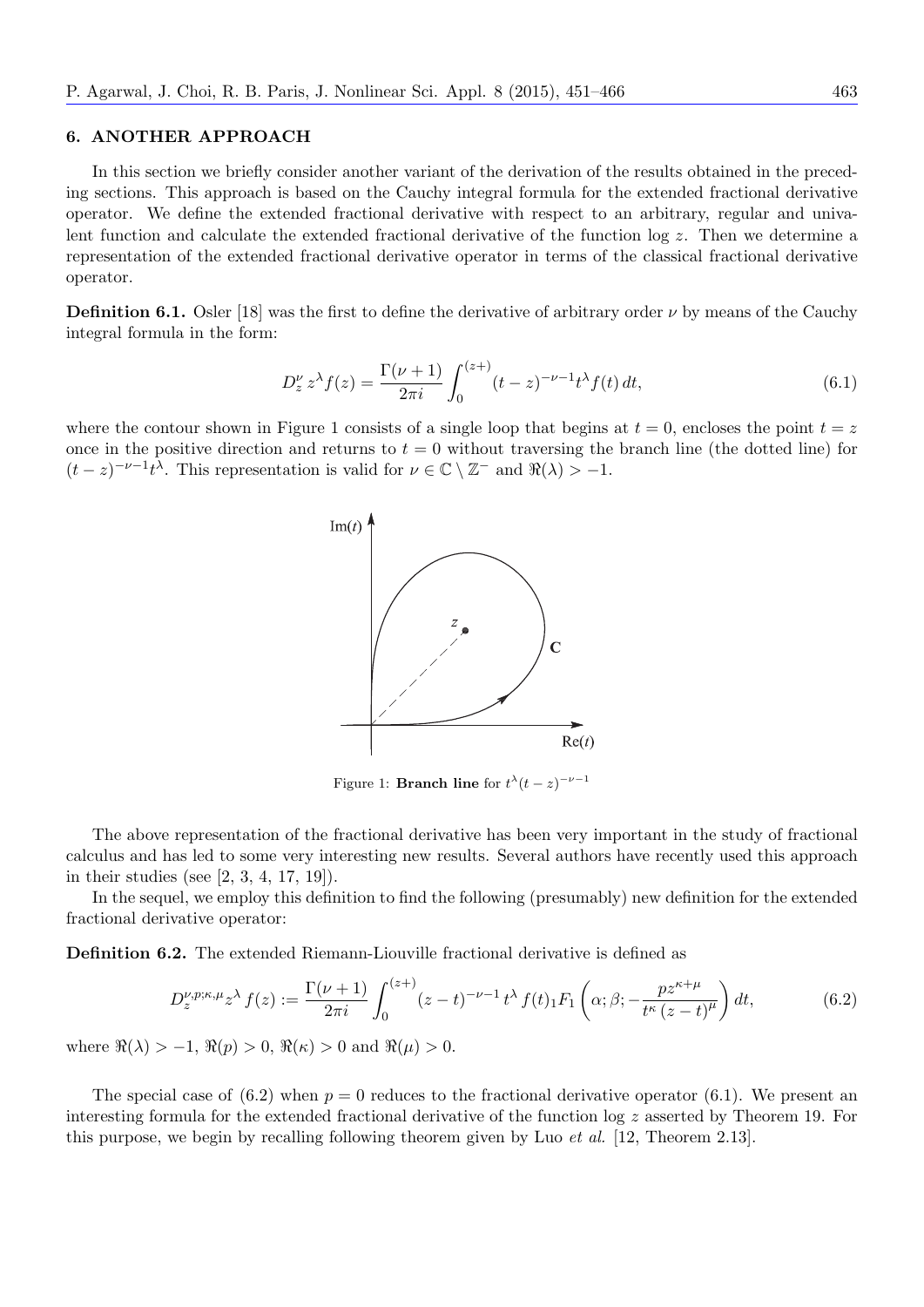**Theorem 6.3.** *The extended beta function defined by* (1.1) *possesses the following series expression*

$$
\mathcal{B}_{p}^{(\alpha,\beta;\kappa,\mu)}(x,y) = \sum_{n=0}^{\infty} S_n(1) \, _2F_2\left[\begin{array}{c} n+1,\alpha\\1,\beta\end{array};-p\right],\tag{6.3}
$$

*where*  $S_n(1)$  *is a polynomial defined by* 

$$
S_n(x, y; z) := \sum_{j=0}^n \frac{(-n)_j}{j!} \frac{\Gamma(x + (j+1)\kappa) \Gamma(y + (j+1)\mu)}{\Gamma(x + y + (j+1)(\kappa + \mu))} z^j.
$$
(6.4)

**Theorem 6.4.** *Let*  $m-1 \leq \Re(\nu) < m$  *for some*  $m \in \mathbb{N}$  *and*  $\Re(\nu) < \Re(\lambda)$ *. Then we have* 

$$
D_z^{\nu,p;\kappa,\mu} \left\{ z^{\lambda} \log z \right\} = \frac{(\lambda - \nu + 1)_m}{\Gamma(m - \nu)} z^{\lambda - \nu}
$$
  
 
$$
\times \left[ B_p^{\alpha,\beta;\kappa,\mu}(\lambda + 1, m - \nu) \left( \sum_{k=1}^m \frac{1}{\lambda - \nu + k} + \log z \right) + \sum_{n=0}^\infty T_n(\lambda + 1, m - \nu; 1) \, _2F_2 \left[ \begin{array}{c} n + 1, \alpha \\ 1, \beta \end{array} ; -p \right] \right],
$$
 (6.5)

*where*  $\log z$  *is taken it principal branch and*  $T_n(\lambda + 1, m - \nu; 1)$  *is given by* 

$$
T_n(\lambda + 1, m - \nu; 1) = \sum_{j=0}^n \frac{(-n)_j}{j!} B(\lambda + 1 + (j+1)\kappa, m - \nu + (j+1)\mu)
$$
  
 
$$
\times \left\{ \psi(\lambda + 1 + (j+1)\kappa) - \psi(\lambda + m - \nu + 1 + (j+1)(\kappa + \mu)) \right\}
$$

*and*  $\psi(z) := \Gamma'(z)/\Gamma(z)$  *is the psi (or digamma) function (see, e.g., [23, Section 1.3]).* 

*Proof.* Taking the partial derivative of both sides of  $(3.3)$  with respect to  $\lambda$  gives

$$
\frac{\partial}{\partial \lambda} \left[ D_z^{\nu, p; \kappa, \mu} \left\{ z^{\lambda} \right\} \right] = \frac{\partial f(\lambda)}{\partial \lambda},\tag{6.6}
$$

where

$$
f(\lambda) := \frac{\Gamma(\lambda+1)B_p^{\alpha,\beta;\kappa,\mu}(\lambda+1,m-\nu)}{\Gamma(\lambda-\nu+1)B(\lambda+1,m-\nu)} z^{\lambda-\nu}.
$$

Exchanging the order of the derivative fractional operator and the partial derivative with respect to  $\lambda$  is easily seen to yield

$$
\frac{\partial}{\partial \lambda} \left[ D_z^{\nu, p; \kappa, \mu} \left\{ z^{\lambda} \right\} \right] = D_z^{\nu, p; \kappa, \mu} \left\{ z^{\lambda} \log z \right\}.
$$
\n(6.7)

On the other hand, use (1.3) to express  $f(\lambda)$  as follows:

$$
f(\lambda) = \frac{\Gamma(\lambda + m - \nu + 1)B_p^{\alpha, \beta; \kappa, \mu}(\lambda + 1, m - \nu)}{\Gamma(\lambda - \nu + 1)\Gamma(m - \nu)} z^{\lambda - \nu}.
$$

Then we differentiate  $f(\lambda)$  with respect to  $\lambda$  as follows:

$$
\Gamma(m-\nu)\frac{\partial f(\lambda)}{\partial \lambda} = \left\{ \frac{\partial}{\partial \lambda} \frac{\Gamma(\lambda+m-\nu+1)}{\Gamma(\lambda-\nu+1)} \right\} B_p^{\alpha,\beta;\kappa,\mu}(\lambda+1,m-\nu) z^{\lambda-\nu} \n+ \frac{\Gamma(\lambda+m-\nu+1)}{\Gamma(\lambda-\nu+1)} \left\{ \frac{\partial}{\partial \lambda} B_p^{\alpha,\beta;\kappa,\mu}(\lambda+1,m-\nu) \right\} z^{\lambda-\nu} \n+ \frac{\Gamma(\lambda+m-\nu+1)}{\Gamma(\lambda-\nu+1)} B_p^{\alpha,\beta;\kappa,\mu}(\lambda+1,m-\nu) \left\{ \frac{\partial}{\partial \lambda} z^{\lambda-\nu} \right\}.
$$
\n(6.8)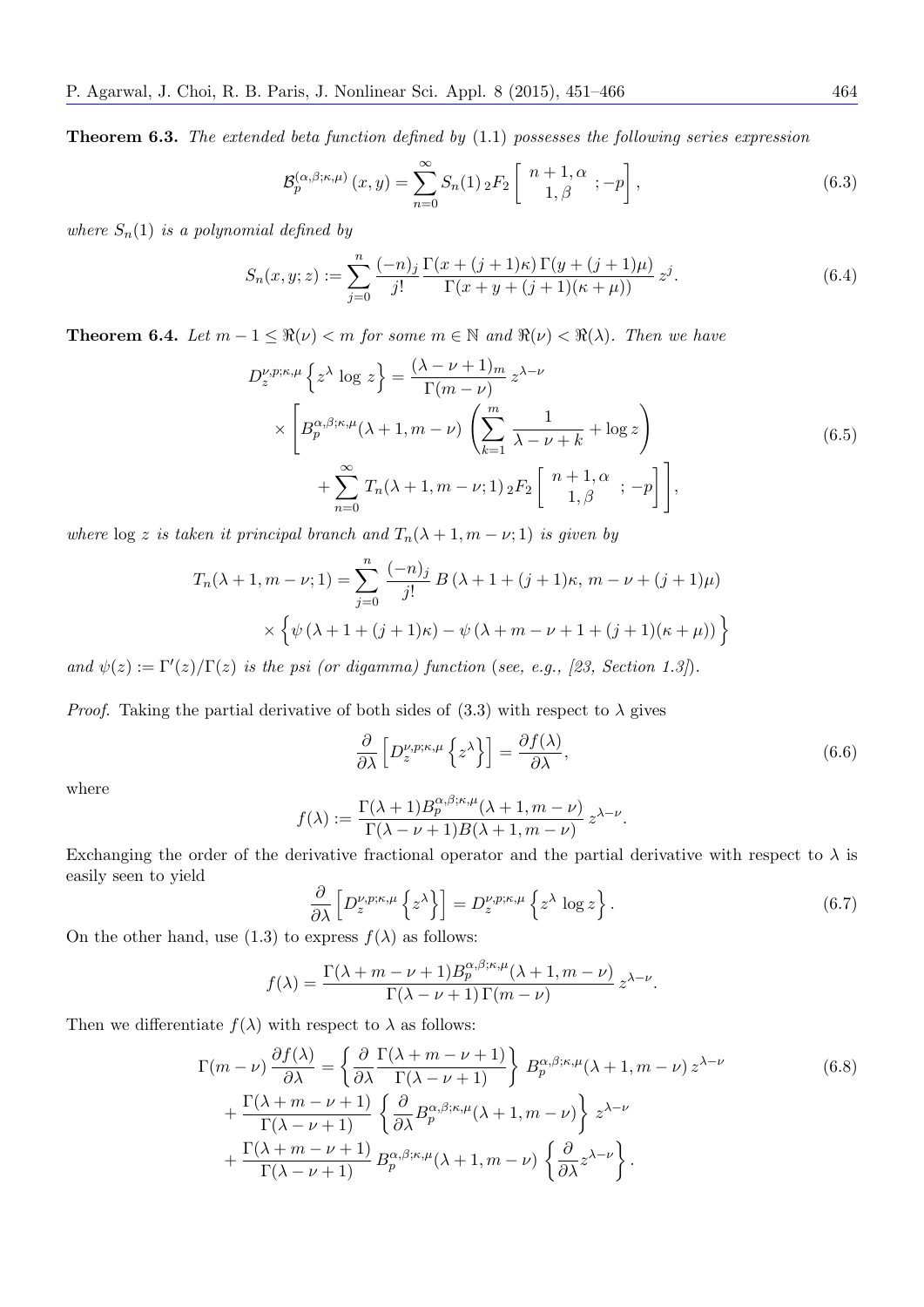Taking the logarithmic derivative and using a useful identity for the psi function (see, *e.g.*, [23, p. 25,  $Eq.(7)]$ ) gives

$$
\frac{\partial}{\partial \lambda} \frac{\Gamma(\lambda + m - \nu + 1)}{\Gamma(\lambda - \nu + 1)} = (\lambda - \nu + 1)_m \{ \psi(\lambda + m - \nu + 1) - \psi(\lambda - \nu + 1) \}
$$
  
=  $(\lambda - \nu + 1)_m \sum_{k=1}^m \frac{1}{\lambda - \nu + k}.$  (6.9)

Use of the expression (6.3) is seen to yield

$$
\frac{\partial}{\partial \lambda} B_p^{\alpha,\beta;\kappa,\mu}(\lambda+1,m-\nu)
$$
  
=
$$
\sum_{n=0}^{\infty} T_n(\lambda+1,m-\nu;1) {}_2F_2\left[\begin{array}{c}n+1,\alpha\\1,\beta\end{array};-p\right].
$$
 (6.10)

It is easy to see

$$
\frac{\partial}{\partial \lambda} z^{\lambda - \nu} = z^{\lambda - \nu} \log z.
$$
 (6.11)

Finally, incorporating the formulas  $(6.9)$ ,  $(6.10)$ , and  $(6.11)$  into  $(6.8)$  and considering  $(6.7)$  and  $(6.6)$ proves the desired identity.

## **Acknowledgements**

This research was, in part, supported by the *Basic Science Research Program* through the *National Research Foundation of Korea* funded by the Ministry of Education, Science and Technology of the Republic of Korea (Grant No. 2010-0011005). This work was supported by Dongguk University Research Fund of 2015.

#### **References**

- [1] R. Almeida, D. F. M. Torres, *Necessary and sufficient conditions for the fractional calculus of variations with Caputo derivatives*, Nonlinear Sci. Numer. Simul., **16** (2011), 1490–1500. 1
- [2] L. M. B. C. Campos, *On a concept of derivative of complex order with application to special functions*, IMA J. Appl. Math., **33** (1984), 109–133. 6
- [3] L. M. B. C. Campos, *On rules of derivation with complex order of analytic and branched functions*, Portugal. Math., **43** (1985), 347–376. 6
- [4] L. M. B. C. Campos, *On a systematic approach to some properties of special functions*, IMA J. Appl. Math., **36** (1986), 191–206. 6
- [5] M. A. Chaudhry, S. M. Zubair, *On a Class of Incomplete Gamma Functions with Applications*, Chapman and Hall (CRC Press Company), Boca Raton, London, New York and Washington, D.C., (2001). 1.2
- [6] M. A. Chaudhry, A. Qadir, M. Rafique, S. M. Zubair, *Extension of Euler's beta function*, J. Comput. Appl. Math., **78** (1997), 19–32. 1.2
- [7] M. A. Chaudhry, A. Qadir, H. M. Srivastava, R. B. Paris, *Extended hypergeometric and confluent hypergeometric functions*, Appl. Math. Comput., **159** (2004), 589–602. 1.2, 4
- [8] A. A. Kilbas, M. Saigo, *H-Transforms*: *Theory and Applications*, Chapman and Hall (CRC Press Company), Boca Raton, London, New York and Washington, D.C., (2004). 5
- [9] A. A. Kilbas, H. M. Srivastava, J. J. Trujillo, *Theory and Applications of Fractional Differential Equations*, in: North-Holland Mathematics Studies, vol. 204, Elsevier Science B.V, Amsterdam, (2006). 1, 5.7
- [10] V. Kiryakova, *Generalized Fractional Calculus and Applications*, Longman & J. Wiley, Harlow N. York, (1994). 5
- [11] C. Li, A. Chen, J. Ye, *Numerical approaches to fractional calculus and fractional ordinary differential equation*, J. Comput. Physics, **230** (2011), 3352–3368. 1
- [12] M. J. Luo, G. V. Milovanovic, P. Agarwal, *Some results on the extended beta and extended hypergeometric functions*, Appl. Math. Comput., **248** (2014), 631–651. 1, 1.2, 6